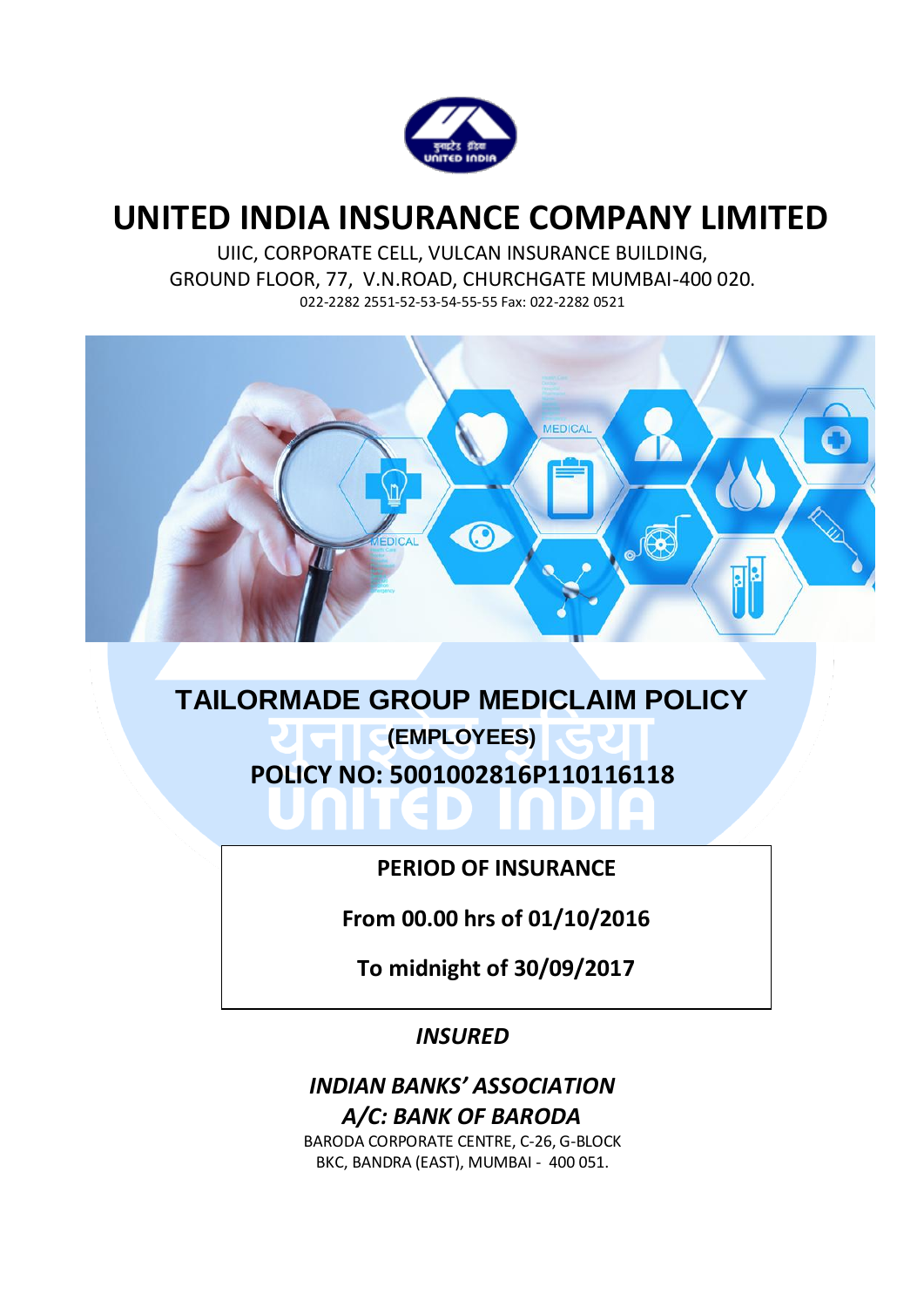## PART - I **POLICY SCHEDULE**

| Name of The Insured                                               |                                                     |                                | <b>INDIAN BANKS' ASSOCIATION</b><br>A/C BANK OF BARODA                                                                                                                                                                                                                                                                                                                                         |                                                  |  |
|-------------------------------------------------------------------|-----------------------------------------------------|--------------------------------|------------------------------------------------------------------------------------------------------------------------------------------------------------------------------------------------------------------------------------------------------------------------------------------------------------------------------------------------------------------------------------------------|--------------------------------------------------|--|
| Address of The Insured                                            |                                                     |                                | BARODA CORPORATE CENTRE, C-26, G-BLOCK<br>BKC, BANDRA (EAST), MUMBAI - 400 051.                                                                                                                                                                                                                                                                                                                |                                                  |  |
| <b>Issue Office Code</b>                                          |                                                     |                                | LCB Mumbai (500100)                                                                                                                                                                                                                                                                                                                                                                            |                                                  |  |
| Agent / Broker details                                            |                                                     |                                | K. M. Dastur Reinsurance Brokers Pvt. Ltd.                                                                                                                                                                                                                                                                                                                                                     |                                                  |  |
| Period of Insurance                                               |                                                     |                                | From 00.00 hrs of 01/10/2016 To midnight of<br>30/09/2017                                                                                                                                                                                                                                                                                                                                      |                                                  |  |
| <b>Gross Premium</b>                                              |                                                     |                                | Net Premium : INR 62,89,97,376/-<br>: INR $9,43,49,606/$ -<br>Service Tax<br>Total<br>: INR 72,33,46,982/-                                                                                                                                                                                                                                                                                     |                                                  |  |
| Co- Insurance Details                                             |                                                     |                                | 52.5 %<br>United India Insurance Co Ltd.<br>National Insurance Co. Itd.<br>15.0 %<br>New India Assurance Co Ltd.<br>15.0 %<br>Oriental Insurance Co. Ltd.<br>15.0 %<br>SBI General Insurance Co. Ltd.<br>02.5 %<br><b>Total</b><br>100%                                                                                                                                                        |                                                  |  |
| <b>Policy Servicing TPA</b>                                       |                                                     |                                | Dedicated Healthcare Services TPA (India) Pvt.<br>Ltd.                                                                                                                                                                                                                                                                                                                                         |                                                  |  |
|                                                                   | Sum Insured for Critical Illness for Employees only |                                | Rs.1,00,000/- per employee                                                                                                                                                                                                                                                                                                                                                                     |                                                  |  |
| Sum Insured for Group Mediclaim on Family<br><b>Floater basis</b> |                                                     |                                | Officers : INR 4,00,000/-<br>: INR 3,00,000/-<br>Clerical<br>Sub-staff: INR 3,00,000/-                                                                                                                                                                                                                                                                                                         |                                                  |  |
|                                                                   |                                                     |                                | NUMBER OF FAMILIES SUM INSURED, CATEGORY FOR GROUP MEDICLAIM                                                                                                                                                                                                                                                                                                                                   |                                                  |  |
| <b>CATEGORY</b>                                                   | <b>SUM INSURED</b>                                  | <b>NO OF</b><br><b>FAMILES</b> | <b>TOTAL PREMIUM</b><br>IN RS. (without ST)                                                                                                                                                                                                                                                                                                                                                    | <b>PREMIUM PER FAMILY</b><br>IN RS. (without ST) |  |
| <b>Officers</b>                                                   | INR 4,00,000/-                                      | 24888                          | INR 34,68,14,280/-                                                                                                                                                                                                                                                                                                                                                                             | INR 13,935/-                                     |  |
| Clerical                                                          | INR 3,00,000/-                                      | 18996                          | INR 19,85,46,192/-                                                                                                                                                                                                                                                                                                                                                                             | INR 10,452/-                                     |  |
| Sub-staff                                                         | INR 3,00,000/-                                      | 8002                           | INR 8,36,36,904/-                                                                                                                                                                                                                                                                                                                                                                              | INR 10,452/-                                     |  |
| Total                                                             |                                                     | 51886                          | INR 62,89,97,376/-                                                                                                                                                                                                                                                                                                                                                                             |                                                  |  |
| Corporate Buffer                                                  |                                                     |                                | Total Corporate Buffer of Rs.100 crores is<br>allocated in the policy in proportion to the total<br>premium of all Banks to the individual premium<br>of each bank. Final adjustment of corporate<br>buffer shall be done at the end of the policy<br>depending upon the deletions and additions<br>made. Corporate buffer payments shall be<br>subject to terms and conditions of the policy. |                                                  |  |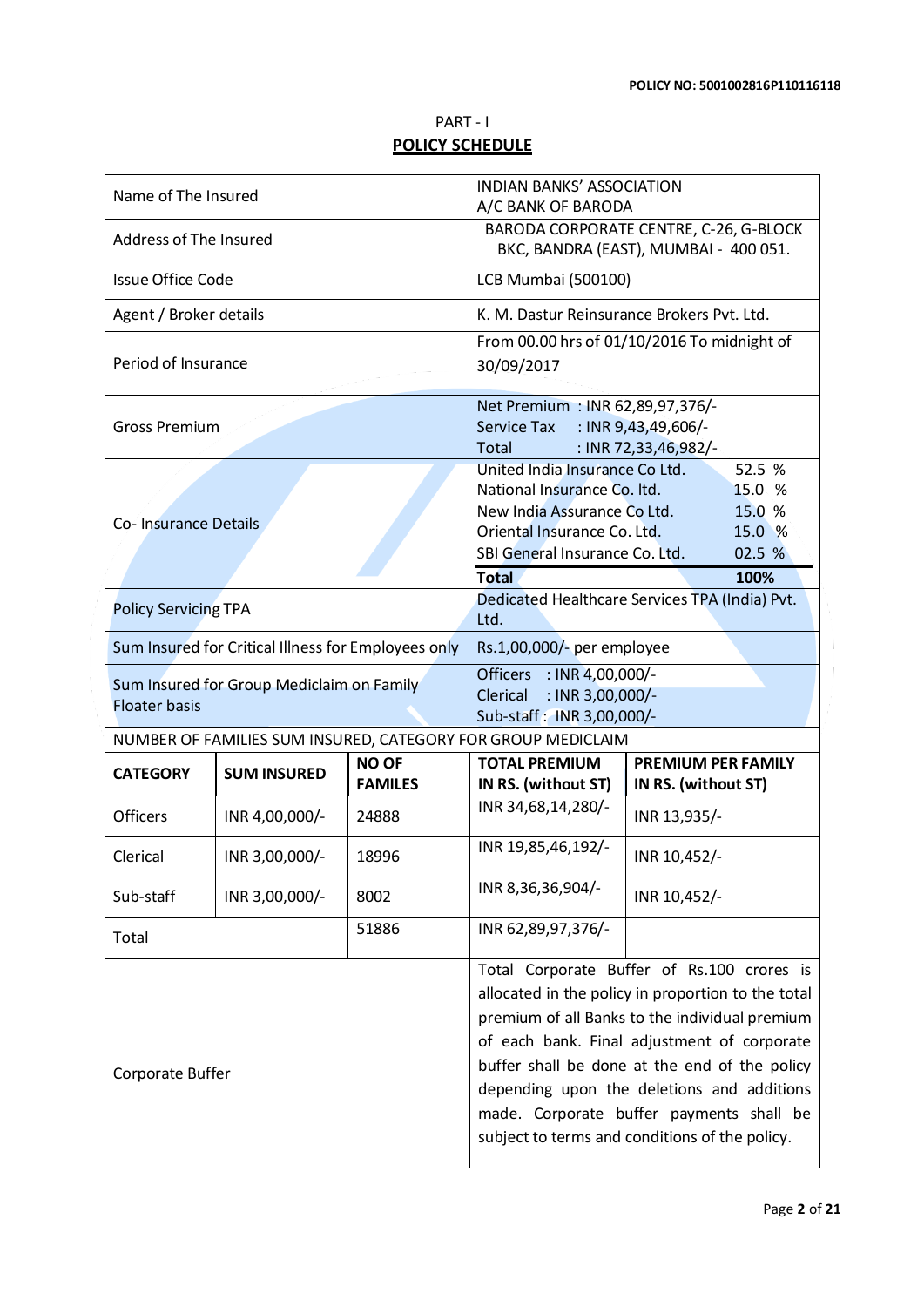|                            | Corporate Buffer Allotted: 60,000,000                                                                                                                                                                                                                                                                                                                                                                                                                                                                                                                                                                                                                                                                                                                                                                                          |  |
|----------------------------|--------------------------------------------------------------------------------------------------------------------------------------------------------------------------------------------------------------------------------------------------------------------------------------------------------------------------------------------------------------------------------------------------------------------------------------------------------------------------------------------------------------------------------------------------------------------------------------------------------------------------------------------------------------------------------------------------------------------------------------------------------------------------------------------------------------------------------|--|
|                            |                                                                                                                                                                                                                                                                                                                                                                                                                                                                                                                                                                                                                                                                                                                                                                                                                                |  |
| <b>Family Definition</b>   | Employee + Spouse + Dependent Children + 2<br>dependent Parents OR in laws<br>No age limit for dependent children.<br>Would be considered dependent if<br>their monthly income does not exceed<br>Rs. 10,000/- Widowed daughter and<br>dependent divorced / separated<br>daughters, sisters including unmarried /<br>divorced / abandoned or separated<br>from husband/ widowed sisters and<br>crippled child shall be considered as<br>dependent for the purpose of this<br>policy. Physically challenged Brother /<br>Sister with 40% or more disability.<br>Subject that there individual monthly<br>income does not exceed Rs. 10,000.<br>No Age Limits for Dependent Parents.<br>Either Dependent Parents or In-laws<br>will be covered.<br>considered<br>parent<br>would<br>be<br>A<br>dependent if their monthly income |  |
| New Joinee's               | does not exceed Rs. 10,000/-<br>All New Employees to be covered from the date<br>of joining as per their appointment letter. For<br>additions /deletions during policy period,<br>premium to be charged /refunded on pro rata<br>basis against the Cash Deposit account with<br>UIIC adequately maintained by the Bank.<br>Increase in Sum Insured allowed in case of                                                                                                                                                                                                                                                                                                                                                                                                                                                          |  |
|                            | promotion on charging prorate premium.                                                                                                                                                                                                                                                                                                                                                                                                                                                                                                                                                                                                                                                                                                                                                                                         |  |
| <b>Geographical Limits</b> | Treatment taken in India Only.                                                                                                                                                                                                                                                                                                                                                                                                                                                                                                                                                                                                                                                                                                                                                                                                 |  |
| <b>Continuity Benefits</b> | Continuity benefits coverage to employees on<br>retirement till the end of the policy period<br>provided there is no request for refund of the<br>premium.                                                                                                                                                                                                                                                                                                                                                                                                                                                                                                                                                                                                                                                                     |  |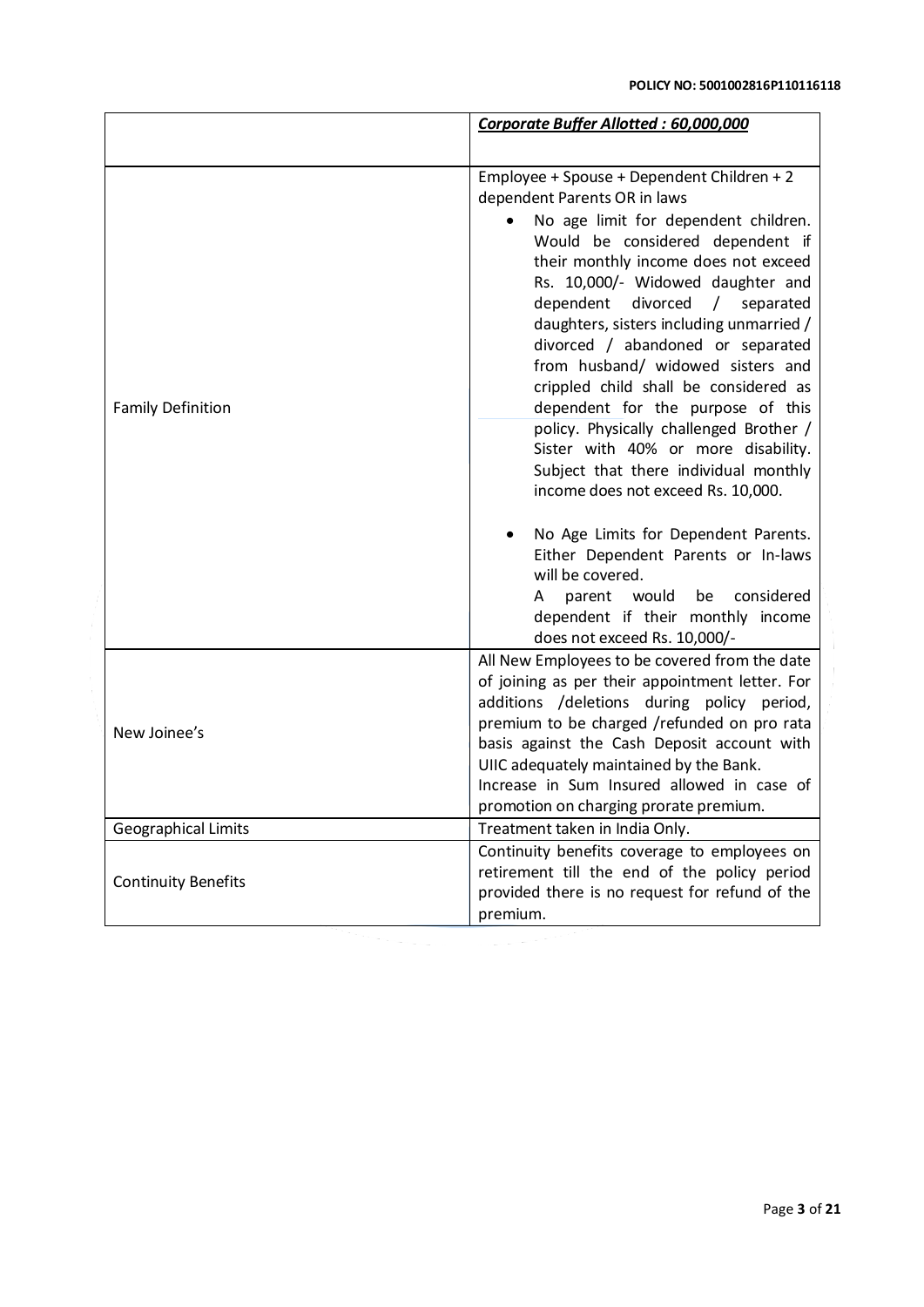| <b>Net Premium</b>     | INR 62,89,97,376/-   |  |  |
|------------------------|----------------------|--|--|
| Service Tax            | INR 9,43,49,606/-    |  |  |
| <b>Stamp Duty</b>      | INR.<br>1.00         |  |  |
| Total                  | INR 72,33,46,982/-   |  |  |
| Collection No.         | 10150010016110382542 |  |  |
| <b>Collection Date</b> | 01/10/2016           |  |  |
| Service Tax Regn. No   | AAACU5552CST001      |  |  |
| Broker code            | 88888008             |  |  |
| Officer code           | 777771               |  |  |

Date of Proposal and Declaration: 01/10/2016

IN WITNESS WHEREOF, the undersigned being duly authorized has hereunto set His/her hand at MUMBAI-20 on this 01/10/2016

UNITED INDIA

For and on behalf of **UNITED INDIA INSURANCE CO.LTD.**



Duly Constituted Attorney (s)

"Consolidated Stamp Duty paid vide Government Notification no. Mudrank-2004/4125/C.R. 690/M-1 dated 31.12.2004. No separate stamp is required to be affixed on this document. "

Page **4** of **21**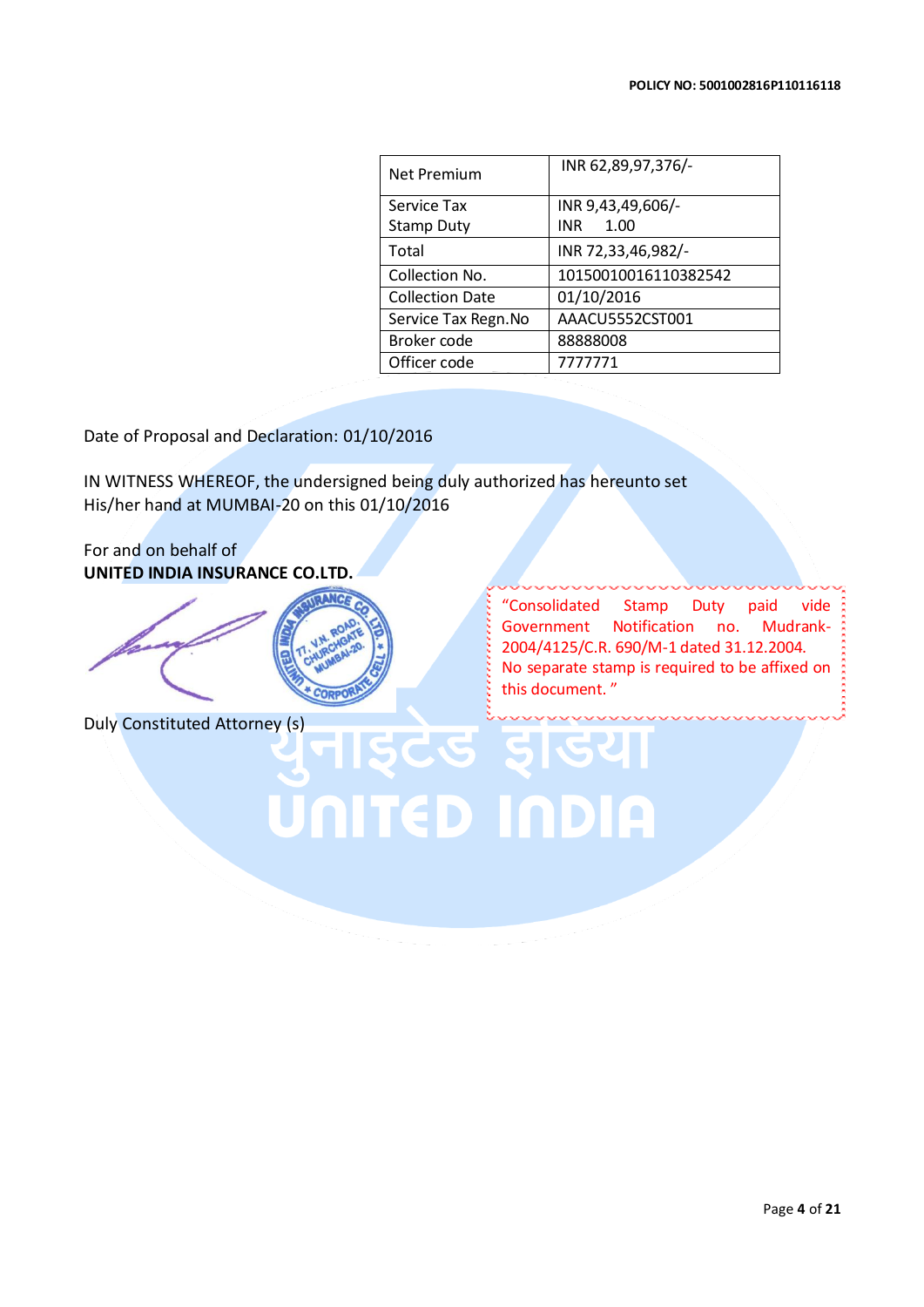### **PART - II**

- 1 WHEREAS the insured designated in the Schedule hereto has by a proposal and declaration dated as stated in the Schedule which shall be the basis of this Contract and is deemed to be incorporated herein has applied to UNITED INDIA INSURANCE COMPANY LTD. (hereinafter called the COMPANY) for the insurance hereinafter set forth in respect of Employees/Members (including their eligible family members) named in the Schedule hereto (hereinafter called the INSURED PERSON) and has paid premium as consideration for such insurance.
- 1.1 NOW THIS POLICY WITNESSES that subject to the terms, conditions, exclusions and definitions contained herein or endorsed, or otherwise expressed hereon the Company undertakes that if during the period stated in the Schedule or during the continuance of this policy by renewal any insured person shall contract any disease or suffer from any illness (hereinafter called DISEASE) or sustain any bodily injury through accident (hereinafter called INJURY) and if such disease or injury shall require any such insured Person, upon the advice of a duly qualified Physician/Medical Specialist/Medical practitioner (hereinafter called MEDICAL PRACTITIONER) or of a duly qualified Surgeon (hereinafter called SURGEON) to incur hospitalization/domiciliary hospitalization expenses for medical/surgical treatment at any Nursing Home/Hospital in India as herein defined (hereinafter called HOSPITAL) as an inpatient, the Company will pay through TPA to the Hospital / Nursing Home or Insured the amount of such expenses as are reasonably and necessarily incurred in respect thereof by or on behalf of such Insured Person but not exceeding the Sum Insured in aggregate in any one period of insurance stated in the schedule hereto.
- 1.2 In the event of any claim becoming admissible under this scheme, the company will pay through TPA to the Hospital / Nursing Home or insured person the amount of such expenses as would fall under different heads mentioned below and as are reasonably and medically necessary incurred thereof by or on behalf of such insured person but not exceeding the Sum Insured in aggregate mentioned in the schedule hereto.
	- A) Room and Boarding expenses as provided by the Hospital/Nursing Home not exceeding Rs. 5000 per day or the actual amount whichever is less.
	- B) Intensive Care Unit (ICU) expenses not exceeding Rs. 7500 per day or actual amount whichever is less.
	- C) Surgeon, team of surgeons, Assistant surgeon, Anesthetist, Medical Practitioner, Consultants, Specialists Fees.
	- D) Nursing Charges , Service Charges, IV Administration Charges, Nebulization Charges, RMO charges ,Anesthetic, Blood, Oxygen, Operation Theatre Charges, surgical appliances, OT consumables, Medicines & Drugs, Dialysis, Chemotherapy, Radiotherapy, Cost of Artificial Limbs, cost of prosthetic devices implanted during surgical procedure like pacemaker, Defibrillator Ventilator, orthopedic implants, Cochlear Implant, any other implant, Intra-Ocular Lenses, , infra cardiac valve replacements, vascular stents, any other valve replacement, laboratory/diagnostic tests, X-ray CT Scan, MRI, any other scan, scopies and such similar expenses that are medically necessary, or incurred during hospitalization as per the advice of the attending doctor,
	- E) Hospitalization expenses (excluding cost of organ) incurred on donor in respect of organ transplant to the insured.
- 1.3 Pre and Post Hospitalization expenses payable in respect of each hospitalization shall be the actual expenses incurred subject to 30 days prior to hospitalization and 90 days after discharge.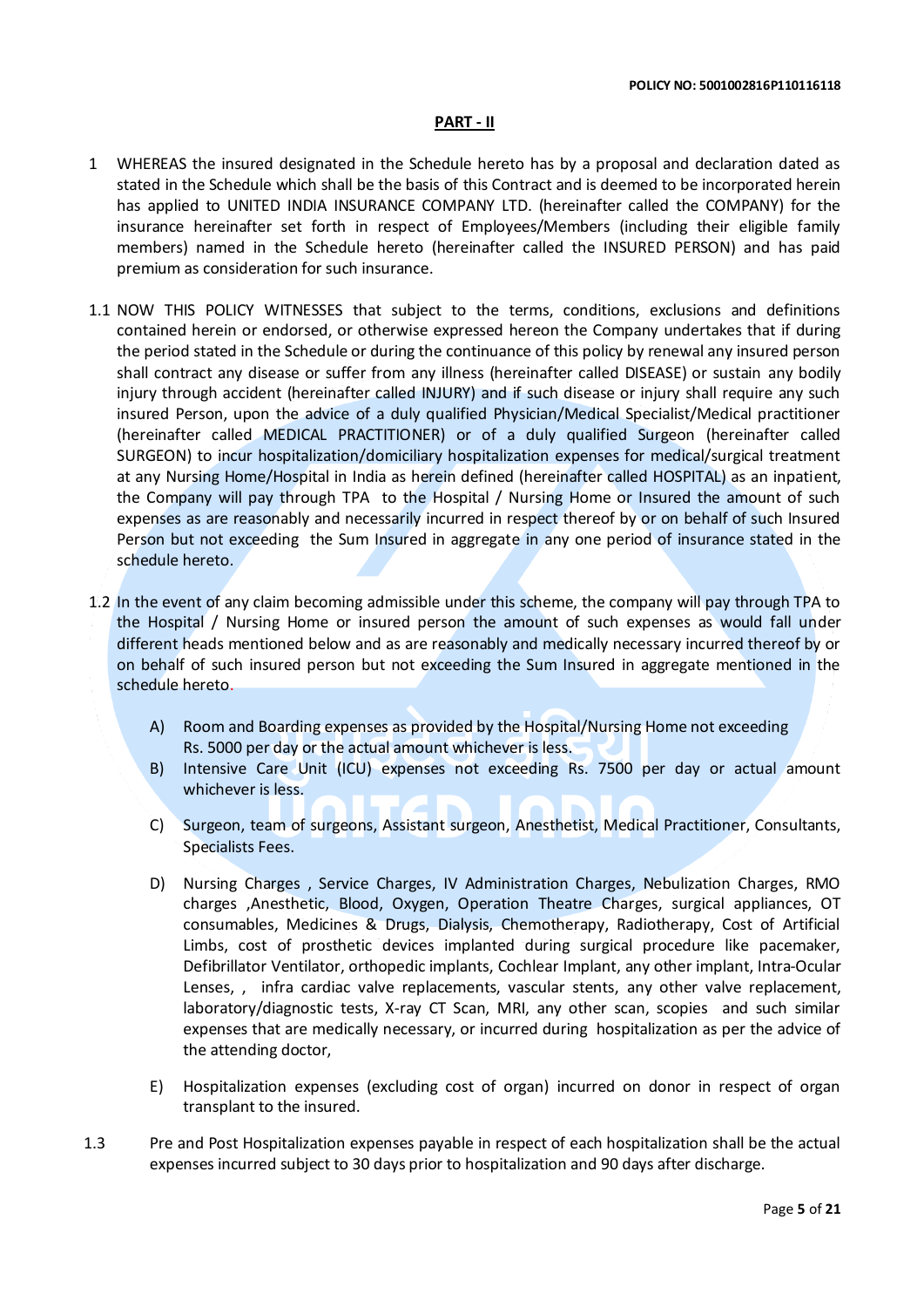### 2. **DEFINITIONS**:

2.1 ACCIDENT: An accident is a sudden, unforeseen and involuntary event caused resulting in injury.

2.2 A) "ACUTE CONDITION" – Acute condition is a disease, illness or injury that is likely to respond quickly to treatment which aims to return the person to his or her state of health immediately before suffering the disease/illness/injury which leads to full recovery.

- B) "CHRONIC CONDITION" A chronic condition is defined as a disease, illness, or injury that has one or more of the following characteristics –
	- i. It needs ongoing or long-term monitoring through consultations, examinations, checkups and/or tests –
	- ii. It needs ongoing or long-term control or relief of symptoms
	- iii. It requires your rehabilitation or for you to be specially trained to cope with it
	- iv. It continues indefinitely
	- v. It comes back or is likely to come back.

### 2.3 ALTERNATIVE TREATMENTS:

Alternative Treatments are forms of treatment other than treatment "Allopathy" or "modern medicine and includes Ayurveda, Unani, Siddha, Homeopathy and Naturopathy in the Indian Context, for Hospitalization only and Domiciliary for treatment only under ailments mentioned under clause number 3.1 in a hospital registered by the Central / State authorities.

(Ref: 3.4 Alternative Therapy)

 For Ayurvedic ,Unani, Siddha, Homeopathy and Naturopathy treatment, hospitalization expenses are admissible only when the treatment has been undergone in a Government Hospital or in any Institute recognized by the Government and/or accredited by Quality Council of India/National Accreditation Board on Health.

Company's Liability for all claims admitted in respect of any/all insured person/s during the period of insurance shall not exceed the Sum Insured stated in the schedule.

۰

2.4 ANY ONE ILLNESS:

Any one illness will be deemed to mean continuous period of illness and it includes relapse within 45 days from the date of last consultation with the Hospital / Nursing Home where treatment has been taken. Occurrence of the same illness after a lapse of 45 days as stated above will be considered as fresh illness for the purpose of this policy.

### 2.5 CASHLESS FACILITY:

Cashless facility "means a facility extended by the insurer to the insured where the payments, of the cost of treatment undergone by the employee and the dependent family members of the insured in accordance with the policy terms and conditions, or directly made to the network provider by the insurer to the extent pre-authorization approved.

### 2.6 CONGENITAL ANOMALY:

Congenital Anomaly refers to a condition(s) which is present since birth, and which is abnormal with reference to form, structure or position.

a. Internal Congenital Anomaly which is not in the visible and accessible parts of the body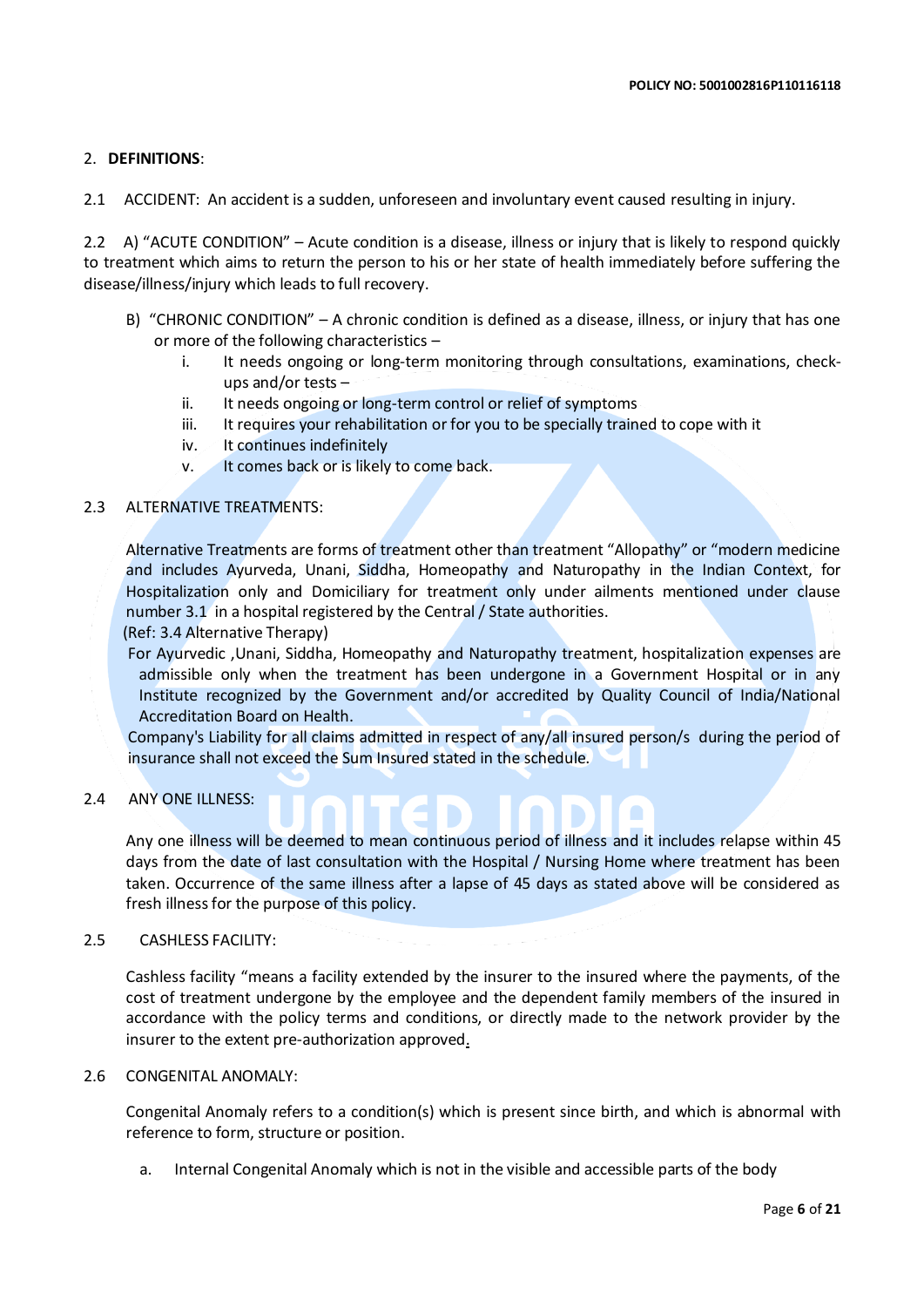b. External Congenital Anomaly which is in the visible and accessible parts of the body

### 2.7 CONDITION PRECEDENT:

Condition Precedent shall mean a policy term or condition upon which the Insurer's liability under the policy is conditional upon.

### 2.8 CONTRIBUTION:

The Officers/Employees will not share the cost of an indemnity claim on a ratable proportion from their personal Insurance Policies.

### 2.9 DAYCARE CENTRE:

 A day care centre means any institution established for day care treatment of illness and/ or injuries or a medical setup within a hospital and which has been registered with the local authorities, wherever applicable, and is under the supervision of a registered and qualified medical practitioner AND must comply with all minimum criteria as under;-

- has qualified nursing staff under its employment
- has all qualified medical practitioner(s) in charge
- has a fully equipped operation theatre of its own where surgical procedures are carried out.
- maintains daily records of patients and will make these accessible to the insurance companies authorized personnel.

### 2.10 DAY CARE TREATMENT:

Day care Treatment refers to medical treatment and or surgical procedure which is :

- i. undertaken under general or local anesthesia in a hospital/day care Centre in less than a day because of technological advancement, and
- ii. Which would have otherwise required a hospitalization of more than a day. Treatment normally taken on an outpatient basis is not included in the scope of this definition.

### 2.11 DOMICILIARY HOSPITALIZATION:

Domiciliary Hospitalization means medical treatment for an illness/disease/injury which in the normal course would require care and treatment at a hospital but is actually taken while confined at home under any of the following circumstances:

- a) The condition of the patient is such that he/she is not in a condition to be removed to a hospital or
- b) The patient takes treatment at home on account of non-availability of room in a hospital.
- 2.12 DOMICILIARY TREATMENT

Treatment taken for specified diseases which may or may not require hospitalization as mentioned in the Scheme under clause Number 3.1

2.13 GRACE PERIOD: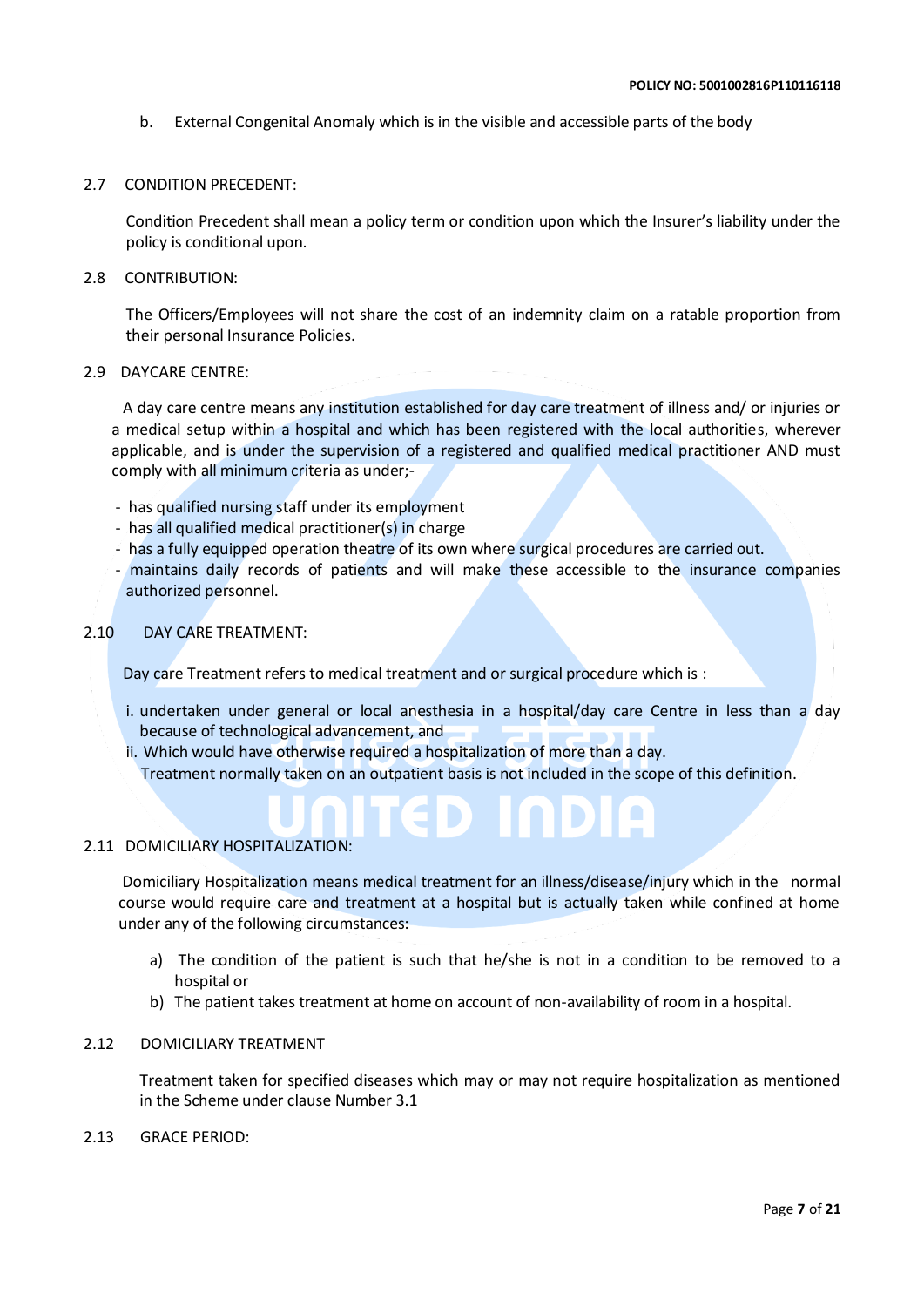Grace Period means the specified period of time immediately following the premium due date during which a payment can be made to renew or continue a policy in force without loss of continuity benefits such as waiting periods and coverage of pre-existing diseases. Coverage is not available for the period for which no premium is received.

### 2.14 HOSPITAL / NURSING HOME:

A Hospital means any institution established for in-patient care and day care treatment of illness and/or injuries and which has been registered as a Hospital with the local authorities under the Clinical establishments (Registration and Regulation) Act, 2010 or under the enactments specified under the Schedule of Section 56(1) of the said Act OR complies with all minimum criteria as under

- Has qualified nursing staff under its employment round the clock.
- Has at least 10 in-patient beds in towns having a population of less than 10 lacs and at least 15 in-patient beds in all other places;
- Has qualified medical practitioner(s) in charge round the clock;
- Has a fully equipped Operation Theatre of its own where surgical procedures are carried out;
- Maintains daily records of patients and makes these accessible to the insurance company's authorized personnel.

The term ' Hospital / Nursing Home ' shall not include an establishment which is a place of rest, a place for the aged, a place for drug-addicts or place for alcoholics, a hotel or a similar place.

### **This clause will however be relaxed in areas where it is difficult to find such hospitals and in the case of an emergency.**

### 2.15 HOSPITALIZATION:

Hospitalization means admission in a Hospital/Nursing Home for a minimum period of 24 consecutive hours of inpatient care except for specified procedures/treatments, where such admission could be for a period of less than a day, as mentioned in clauses 2.9 and 2.10

### 2.16 ID CARD:

ID Card means the identity card issued to the insured person by the THIRD PARTY ADMINISTRATOR to avail cashless facility in network hospitals.

### 2.17 ILLNESS:

Illness means a sickness or a disease or pathological condition leading to the impairment of normal physiological function which manifests itself during the policy period and requires medical treatment.

### 2.18 INJURY:

Injury means accidental physical bodily harm excluding illness or disease which is verified and certified by a medical practitioner. However all types of Hospitalization is covered under the Scheme.

### 2.19 IN PATIENT CARE:

In Patient Care means treatment for which the insured person has to stay in a hospital for more than a day for a covered event.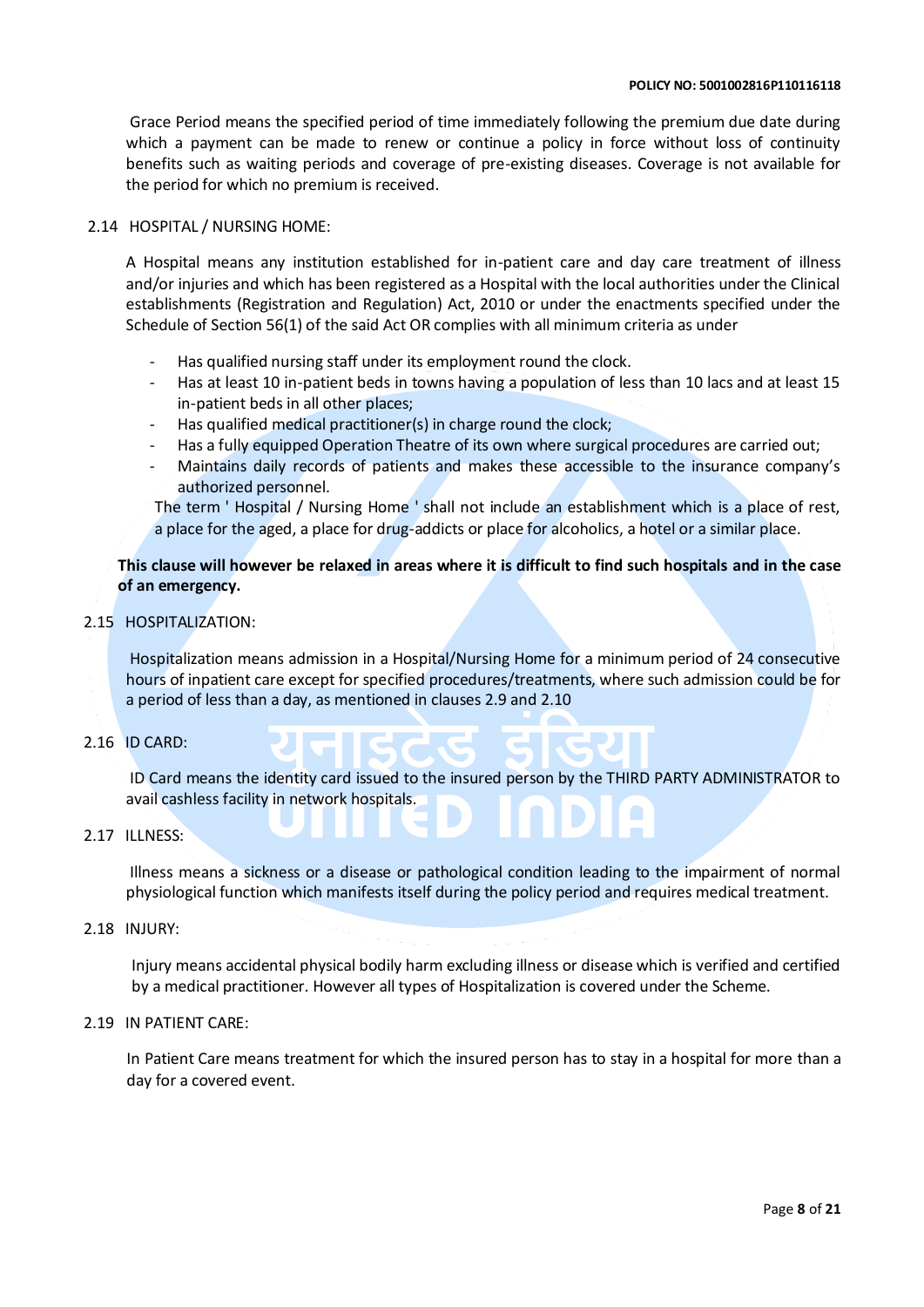### 2.20 INTENSIVE CARE UNIT:

Intensive Care Unit means an identified section, ward or wing of a Hospital which is under the constant supervision of a dedicated medical practitioner(s) and which is specially equipped for the continuous monitoring and treatment of patients who are in a critical condition, or require life support facilities and where the level of care and supervision is considerably more sophisticated and intensive than in the ordinary and other wards.

### 2.21 MATERNITY EXPENSES:

Maternity expenses/treatment shall include:

A) Medical treatment expenses traceable to childbirth (including complicated deliveries and caesarean sections incurred during hospitalization).

- B) Expenses towards medical termination of pregnancy during the policy period.
- C) Complications on Maternity would be covered up to the Sum Insured plus the Corporate Buffer.

### 2.22 MEDICAL ADVICE:

Any consultation or advice from a medical practitioner/doctor including the issue of any prescription or repeat prescription.

### 2.23 MEDICAL EXPENSES:

Medical Expenses means those expenses that an insured person has necessarily and actually incurred for medical treatment on account of illness or accident on the advice of a medical practitioner, as long as these are no more than would have been payable if the insured person had not been insured.

### 2.24 MEDICALLY NECESSARY:

Medically necessary treatment is defined as any treatment, test, medication or stay in hospital or part of a stay in a hospital which

- is required for the medical management of the illness or injury suffered by the insured;
- must not exceed the level of care necessary to provide safe, adequate and appropriate medical care in scope, duration or intensity;
- must have been prescribed by a medical practitioner;
- must confirm to the professional standards widely accepted in international medical practice or by the medical community in India.

### 2.25 MEDICAL PRACTITIONER:

Medical Practitioner is a person who holds a valid registration from the Medical Council of any State or Medical Council of India or Council for Indian Medicine or the homeopathy set up by the Government of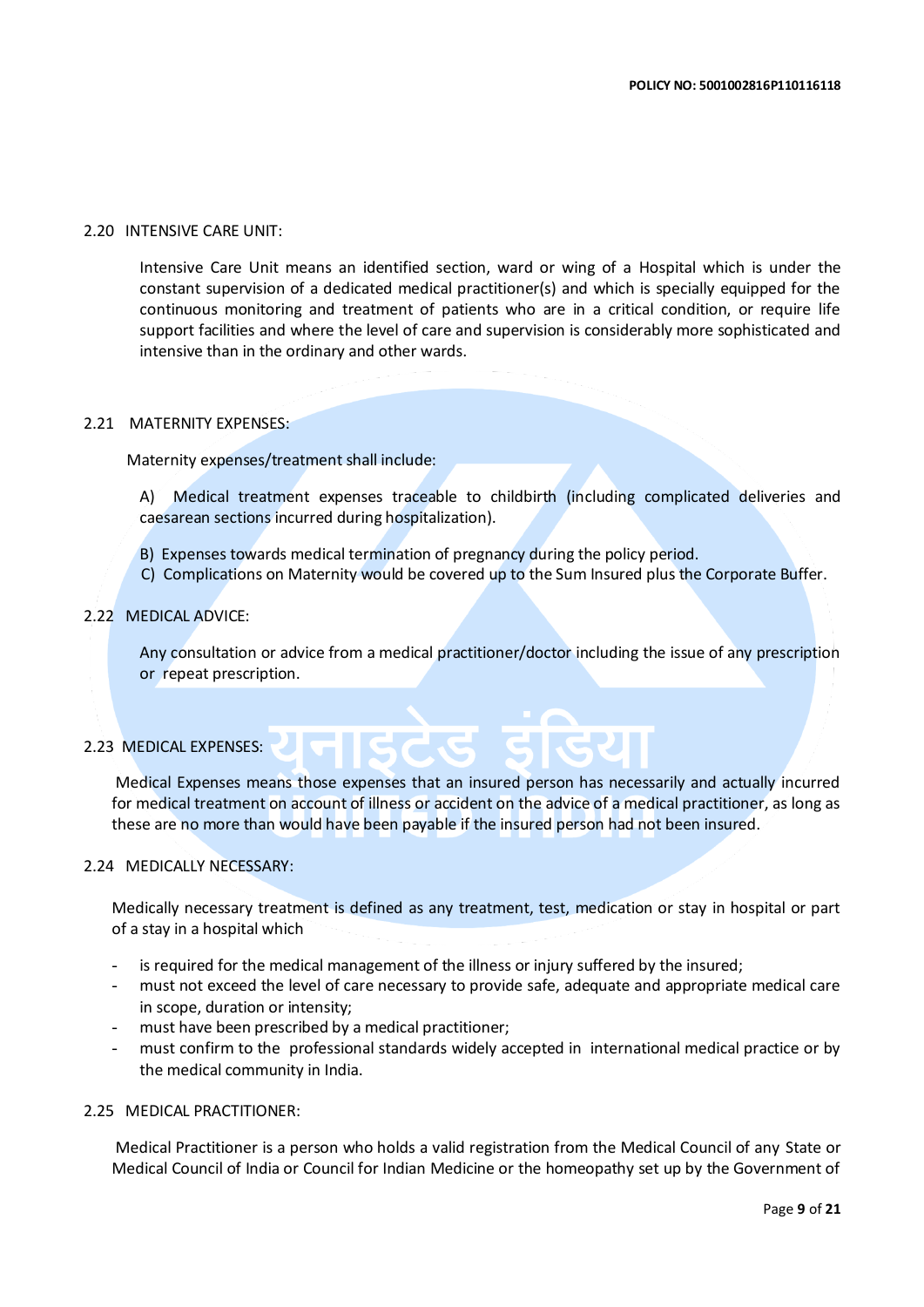India or a State Government and is thereby entitled to practice medicine within its jurisdiction; and is acting within the scope and jurisdiction of his license. The term medical practitioner would include physician, specialist and surgeon.

(The Registered practitioner should not be the insured or close family members such as parents, in-laws, spouse and children.)

2.26 NETWORK PROVIDER:

 Network Provider means hospitals or health care providers enlisted by an insurer or by a Third Party Administrator and insurer together to provide medical services to an insured on payment by a cashless facility.

The list of network hospitals is maintained by and available with the THIRD PARTY ADMINISTRATOR and the same is subject to amendment from time to time.

### 2.27 NEW BORN BABY:

A new born baby means baby born during the Policy Period aged between one day and 90 days, both days inclusive.

### 2.28 NON NETWORK :

Any hospital, Day care Centre or other provider that is not part of the network.

### 2.29 NOTIFICATION OF CLAIM

Notification of claim is the process of notifying a claim to the Bank, insurer or Third Party Administrator as well as the address/telephone number to which it should be notified.

### 2.30 OPD TREATMENT:

OPD Treatment is one in which the insured visits a clinic/hospital or associated facility like a consultation room for diagnosis and treatment based on the advice of medical a practitioner. The insured is not admitted as a day care or in-patient.

### 2.31 PRE-EXISTING DISEASE:

Pre Existing Disease is any condition, ailment or injury or related condition(s) for which you had signs or symptoms, and/or were diagnosed, and/or received medical advice/treatment, prior to the first policy issued by the insurer.

### 2.32 PORTABILITY

Portability means transfer by an individual health insurance policyholder (including family cover) of the credit gained for pre-existing conditions and time-bound exclusions if he/she chooses to switch from one insurer to another.

### 2.33 PRE – HOSPITALISATION MEDICAL EXPENSES:

Medical expenses incurred immediately 30 days before the insured person is hospitalized will be considered as part of a claim as mentioned under Item 1.3 above provided that;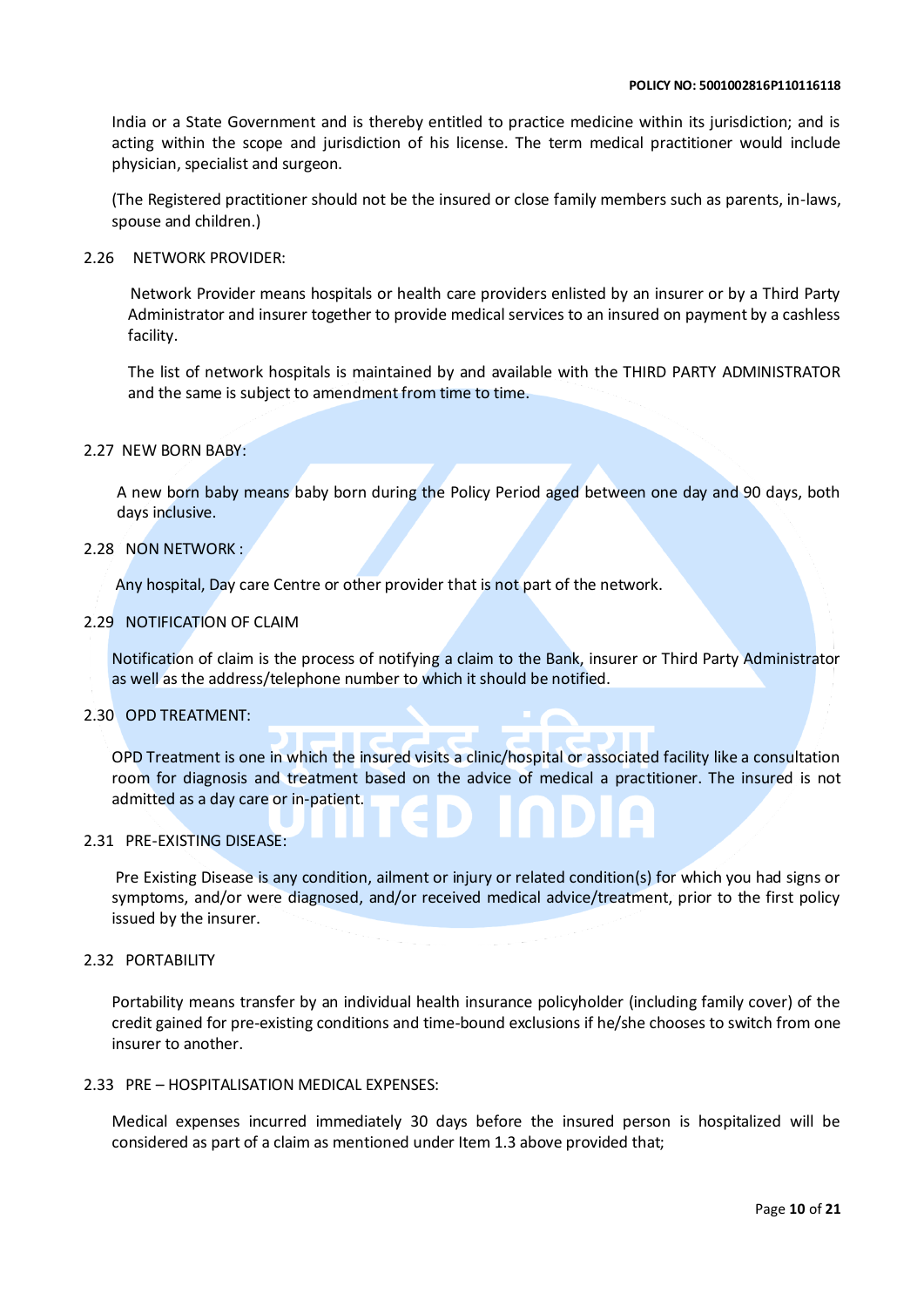- A) such medical expenses are incurred for the same condition for which the insured person's hospitalization was required and
- B) the inpatient hospitalization claim for such hospitalization is admissible by the insurance company.

### 2.34 POST HOSPITALISATION MEDICAL EXPENSES:

Relevant medical expenses incurred immediately 90 days after the Insured person is discharged from the hospital provided that;

A) Such Medical expenses are incurred for the same condition for which the Insured Person's Hospitalization was required; and

B) The In-patient Hospitalization claim for such Hospitalization is admissible by the Insurance Company.

### 2.35 QUALIFIED NURSE:

Qualified Nurse is a person who holds a valid registration from the Nursing Council of India or the Nursing Council of any state in India and/or who is employed on recommendation of the attending medical practitioner.

### 2.36 REASONABLE AND CUSTOMARY CHARGES:

Reasonable Charges means the charges for services or supplies, which are the standard charges for the specific provider and consistent with the prevailing charges in the geographical area for identical or similar services, taking into account the nature of the illness/injury involved.

### 2.37 Renewal:

Renewal defines the terms on which the contract of insurance can be renewed on mutual consent with a provision of grace period for treating the renewal continuous for the purpose of all waiting periods.

### 2.38 ROOM RENT:

Room Rent shall mean the amount charged by the hospital for the occupancy of a bed on per day basis.

### 2.39 SUBROGATION:

Subrogation shall mean the right of the insurer to assume the rights of the insured person to recover expenses paid out under the policy that may be recovered from any other source. It shall exclude the medical / accident policies obtained by the insured person separately.

### 2.40 SURGERY:

Surgery or surgical procedure means manual and/or operative procedure(s) required for treatment of an illness or injury, correction of deformities and defects, diagnosis and cure of diseases, relief of suffering or prolongation of life, performed in a hospital or day care Centre by a medical practitioner.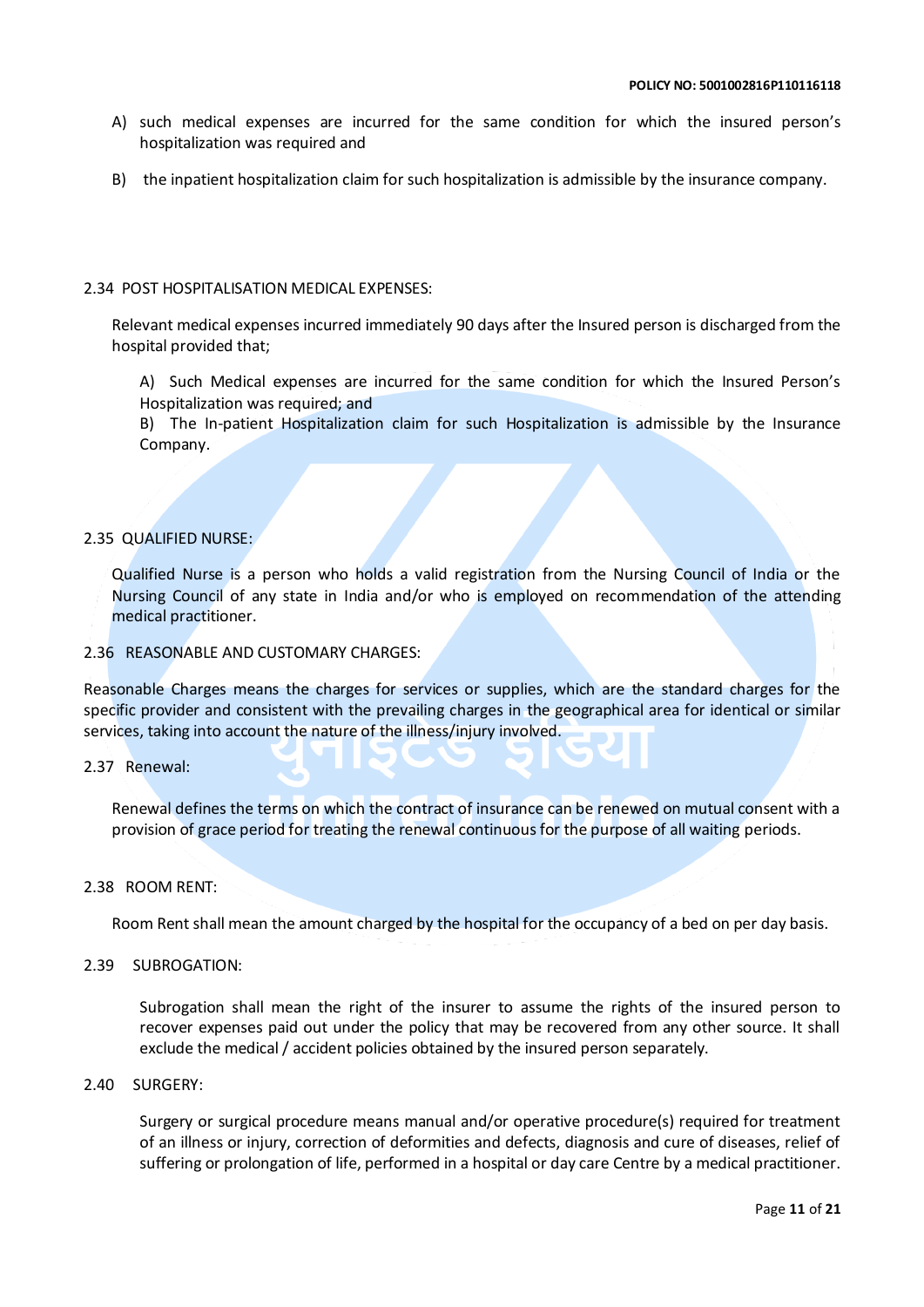### 2.41 THIRD PARTY ADMINISTRATOR

Third Party Administrator means a Third Party Administrator who holds a valid License from Insurance Regulatory and Development Authority to act as a THIRD PARTY ADMINISTRATOR and is engaged by the Company for the provision of health services as specified in the agreement between the Company and Third Party Administrator.

### 2.42 UNPROVEN/EXPERIMENTAL TREATMENT:

Unproven/Experimental treatment is treatment, including drug Experimental therapy, which is not based on established medical practice in India.

### **3. COVERAGES:**

### 3.1 DOMICILIARY TREATMENT:

 Medical expenses incurred in case of the following diseases which need domiciliary treatment as may be certified by the attending medical practitioner and / or bank's 'medical officer shall be deemed as hospitalization expenses and reimbursed to the extent of 100% subject to the overall limit of Sum Insured under the policy.

Cancer , Leukemia, Thalassemia, Tuberculosis, Paralysis, Cardiac Ailments , Pleurisy , Leprosy, Kidney Ailment , All Seizure disorders, Parkinson's diseases, Psychiatric disorder including schizophrenia and psychotherapy , Diabetes and its complications, hypertension, Hepatitis –B , Hepatitis - C, Hemophilia, Myasthenia gravis, Wilson's disease, Ulcerative Colitis , Epidermolysis bullosa, Venous Thrombosis(not caused by smoking) Aplastic Anaemia, Psoriasis, Third Degree burns, Arthritis , Hypothyroidism , Hyperthyroidism expenses incurred on radiotherapy and chemotherapy in the treatment of cancer and leukemia, Glaucoma, Tumor, Diptheria, Malaria, Non-Alcoholic Cirrhosis of Liver, Purpura, Typhoid, Accidents of Serious Nature , Cerebral Palsy, , Polio, All Strokes Leading to Paralysis, Haemorrhages caused by accidents, All animal/reptile/insect bite or sting , chronic pancreatitis, Immuno suppressants, multiple sclerosis / motorneuron disease, status asthamaticus, sequalea of meningitis, osteoporosis, muscular dystrophies, sleep apnea syndrome(not related to obesity), any organ related (chronic) condition, sickle cell disease, systemic lupus erythematous (SLE), any connective tissue disorder, varicose veins, thrombo embolism venous thrombosis/venous thrombo embolism (VTE)], growth disorders, Graves' disease, Chronic obstructive Pulmonary Disease, Chronic Bronchitis, Asthma, Physiotherapy and swine flu shall be considered for reimbursement under domiciliary treatment.

The cost of Medicines, Investigations, and consultations, etc.in respect of domiciliary treatment shall be reimbursed for the period stated by the specialist and / or the attending doctor and / or the bank's medical officer, in Prescription. If no period stated, the prescription for the purpose of reimbursement shall be valid for a period not exceeding 90 days.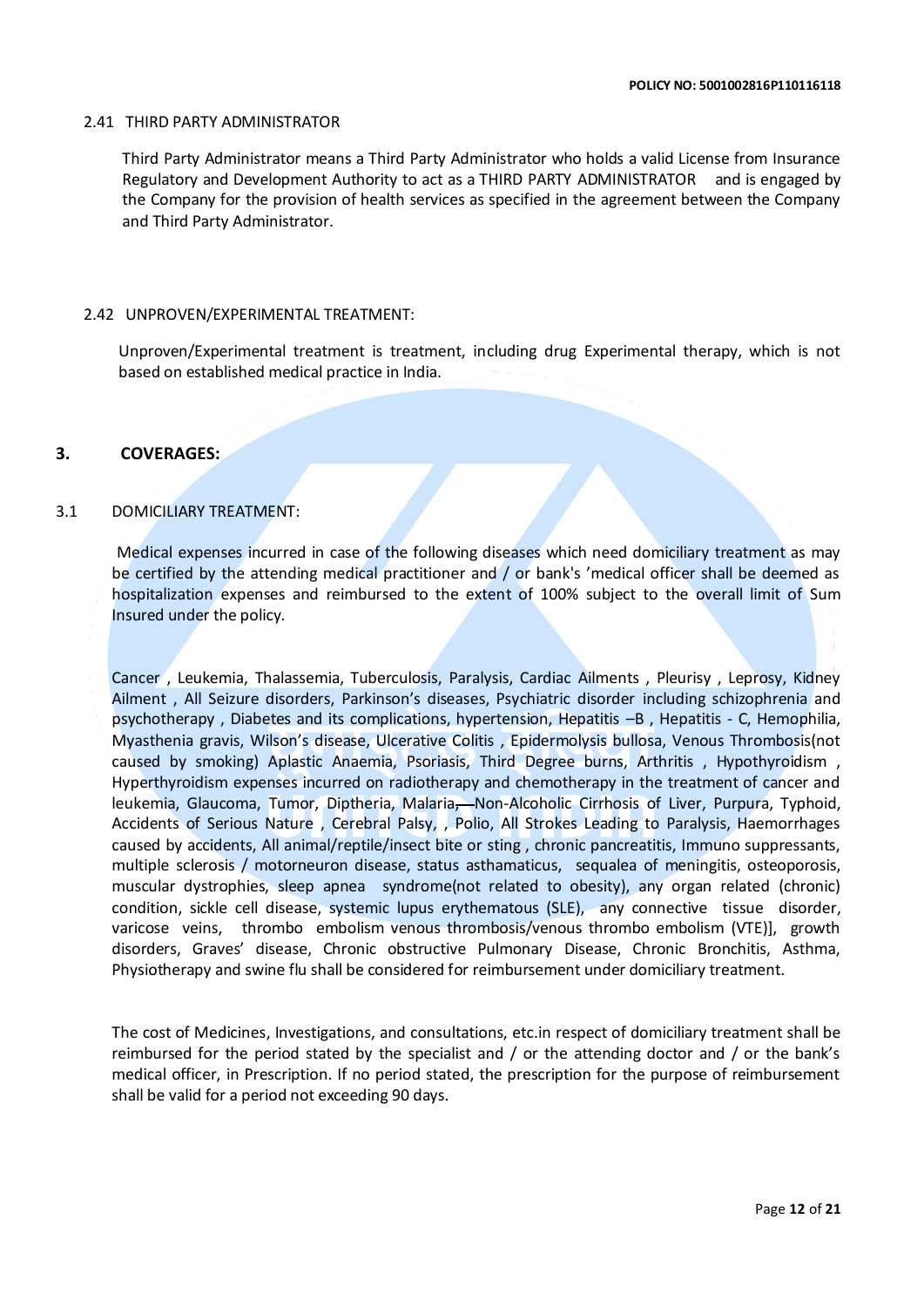3.2 Domiciliary Hospitalisation means medical treatment for a period exceeding three days for such an illness/disease/injury which in the normal course would require care and treatment at a hospital but is actually taken while confined at home under any of the following circumstances:

A) The condition of the patient is such that he/she is not in a condition to be removed to a hospital or

B) The patient takes treatment at home on account of non-availability of room in a hospital.

3.3 For Ayurvedic Treatment, hospitalisation expenses are admissible only when the treatment has been undergone in a Government Hospital or in any Institute recognised by the Government and/or accredited by Quality Council of India/National Accreditation Board on Health.

Company's Liability for all claims admitted in respect of any/all insured person/s during the period of insurance shall not exceed the Sum Insured stated in the schedule.

3.4 Expenses on Hospitalization for minimum period of a day are admissible. However, this time limit is not applied to specific treatments, such as

| $\mathbf 1$    | Adenoidectomy                                                                                                                                                                                                                                         | 20 | Haemo dialysis                            |  |
|----------------|-------------------------------------------------------------------------------------------------------------------------------------------------------------------------------------------------------------------------------------------------------|----|-------------------------------------------|--|
| $\overline{2}$ | Appendectomy                                                                                                                                                                                                                                          |    | Fissurectomy / Fistulectomy               |  |
| 3              | Ascitic / Plueral tapping                                                                                                                                                                                                                             |    | Mastoidectomy                             |  |
| 4              | Auroplasty not Cosmetic in nature                                                                                                                                                                                                                     | 23 | Hydrocele                                 |  |
| 5              | Coronary angiography / Renal                                                                                                                                                                                                                          | 24 | Hysterectomy                              |  |
| 6              | Coronary angioplasty                                                                                                                                                                                                                                  | 25 | Inguinal/ventral/umbilical/femoral hernia |  |
| 7              | Dental surgery                                                                                                                                                                                                                                        | 26 | Parenteral chemotherapy                   |  |
| 8              | D&C                                                                                                                                                                                                                                                   |    | Polypectomy                               |  |
| 9              | Excision of cyst/ granuloma/lump/tumor                                                                                                                                                                                                                |    | Septoplasty                               |  |
| 10             | Eye surgery                                                                                                                                                                                                                                           | 29 | Piles/ fistula                            |  |
| 11             | hairline<br>fracture<br><i>including</i><br>Fracture<br>/dislocation                                                                                                                                                                                  | 30 | Prostate surgeries                        |  |
| 12             | Radiotherapy                                                                                                                                                                                                                                          | 31 | <b>Sinusitis surgeries</b>                |  |
| 13             | <b>including</b><br>Chemotherapy<br>parental<br>chemotherapy                                                                                                                                                                                          | 32 | Tonsillectomy                             |  |
| 14             | Lithotripsy                                                                                                                                                                                                                                           |    | Liver aspiration                          |  |
| 15             | Incision and drainage of abscess                                                                                                                                                                                                                      |    | Sclerotherapy                             |  |
| 16             | Varicocelectomy                                                                                                                                                                                                                                       |    | Varicose Vein Ligation                    |  |
| 17             | Wound suturing                                                                                                                                                                                                                                        |    | All scopies along with biopsies           |  |
| 18             | <b>FESS</b>                                                                                                                                                                                                                                           |    | Lumbar puncture                           |  |
| 19             | Operations/Micro surgical operations on the<br>nose, middle ear/internal ear, tongue, mouth,<br>face, tonsils & adenoids, salivary glands &<br>salivary ducts, breast, skin & subcutaneous<br>tissues, digestive tract, female/male sexual<br>organs. |    |                                           |  |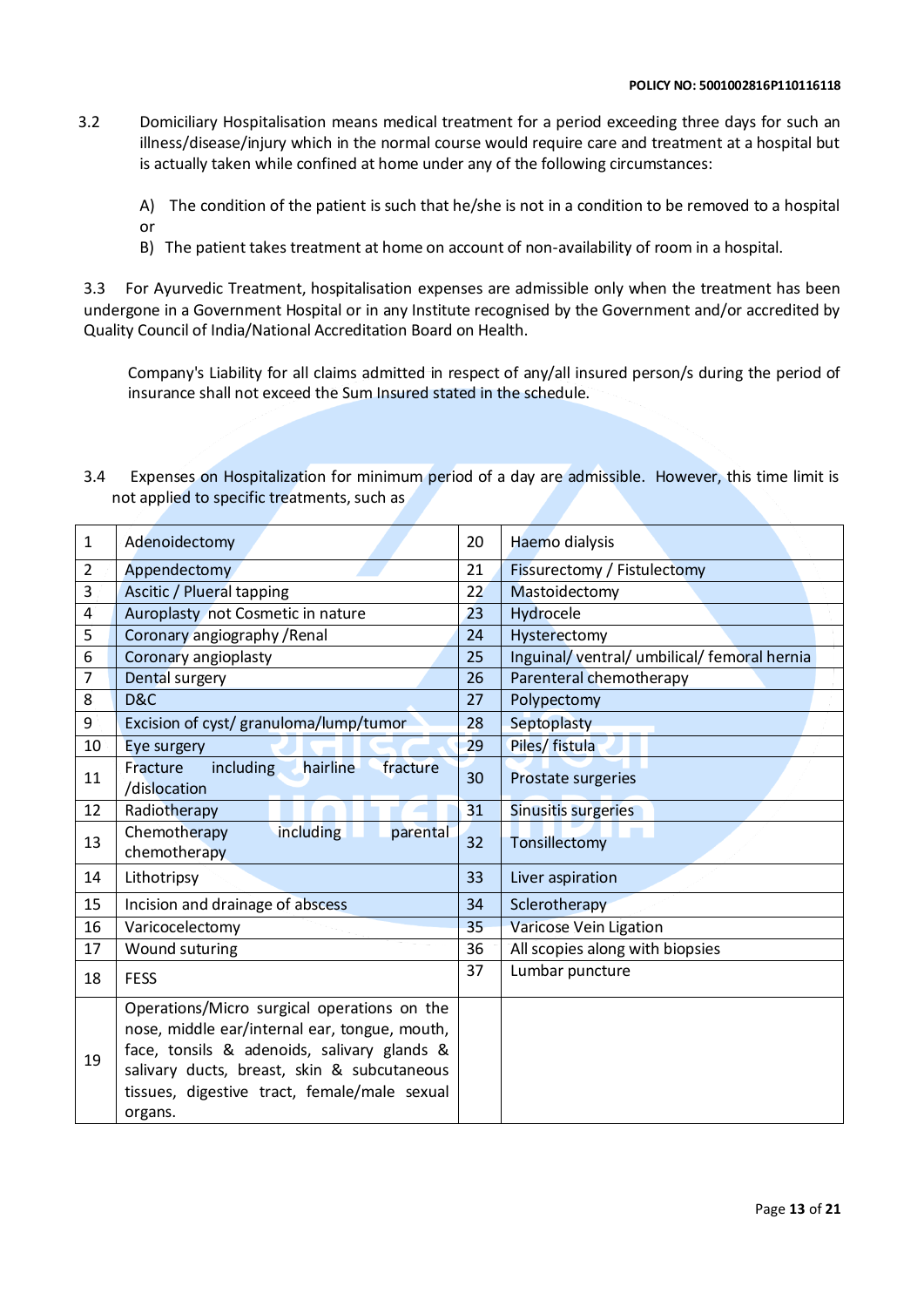This condition will also not apply in case of stay in hospital of less than a day provided –

- A) The treatment is undertaken under General or Local Anesthesia in a hospital / day care Centre in less than a day because of technological advancement and
- B) Which would have otherwise required hospitalization of more than a day.

### 3.5 ALTERNATIVE THERAPY

 Reimbursement of Expenses due to hospitalization under the recognized system of medicines , viz Unani, Sidha, Homeopathy , Naturopathy , if such treatment is taken in a clinic /hospital registered, by the central / state government .

### 3.6 MATERNITY EXPENSES BENEFIT EXTENSION

The hospitalization expenses in respect of the new born child can be covered within the Mother's Maternity expenses. The maximum benefit allowable under this clause will be up to Rs. 50000/- for Normal Delivery and Rs. 75,000/- for Caesarean Section.

Special conditions applicable to Maternity expenses Benefit Extension:

- I. 9 months waiting period under maternity benefit will be waived from the policy.
- II. Pre-natal & post natal charges in respect of maternity benefit are covered under the policy up to 30 days and 60 days only, unless the same requires hospitalization.
- III. Missed Abortions , Miscarriage or abortions induced by accidents are covered under the limit of Maternity
- IV. Complications in Maternity including operations for extra uterine pregnancy ectopic pregnancy would be covered in the up to the Sum Insured + Corporate Buffer
	- A. Expenses incurred for Medical Termination of Pregnancy
	- B. Claim in respect of delivery to be given irrespective of the number of children

### 3.7 BABY DAY ONE COVER

New born baby is covered from day one. All expenses incurred on the new born baby during maternity will be covered in addition to the maternity limit up to Rs, 20000/-. Per child.

However if the baby contacts any illness the same shall be considered in the Sum Insured + Corporate buffer. Baby to be taken as an additional member within the normal family floater.

### 3.8 AMBULANCE CHARGES

Ambulance charges are payable up to Rs 2500/- per trip to hospital and / or transfer to another hospital or transfer from hospital to home if medically advised. Taxi and Auto expenses in actual maximum up to Rs750/- per Hospitalisation.

Ambulance charges actually incurred on transfer from one center to another center due to Non availability of medical services/ medical complication shall be payable in full.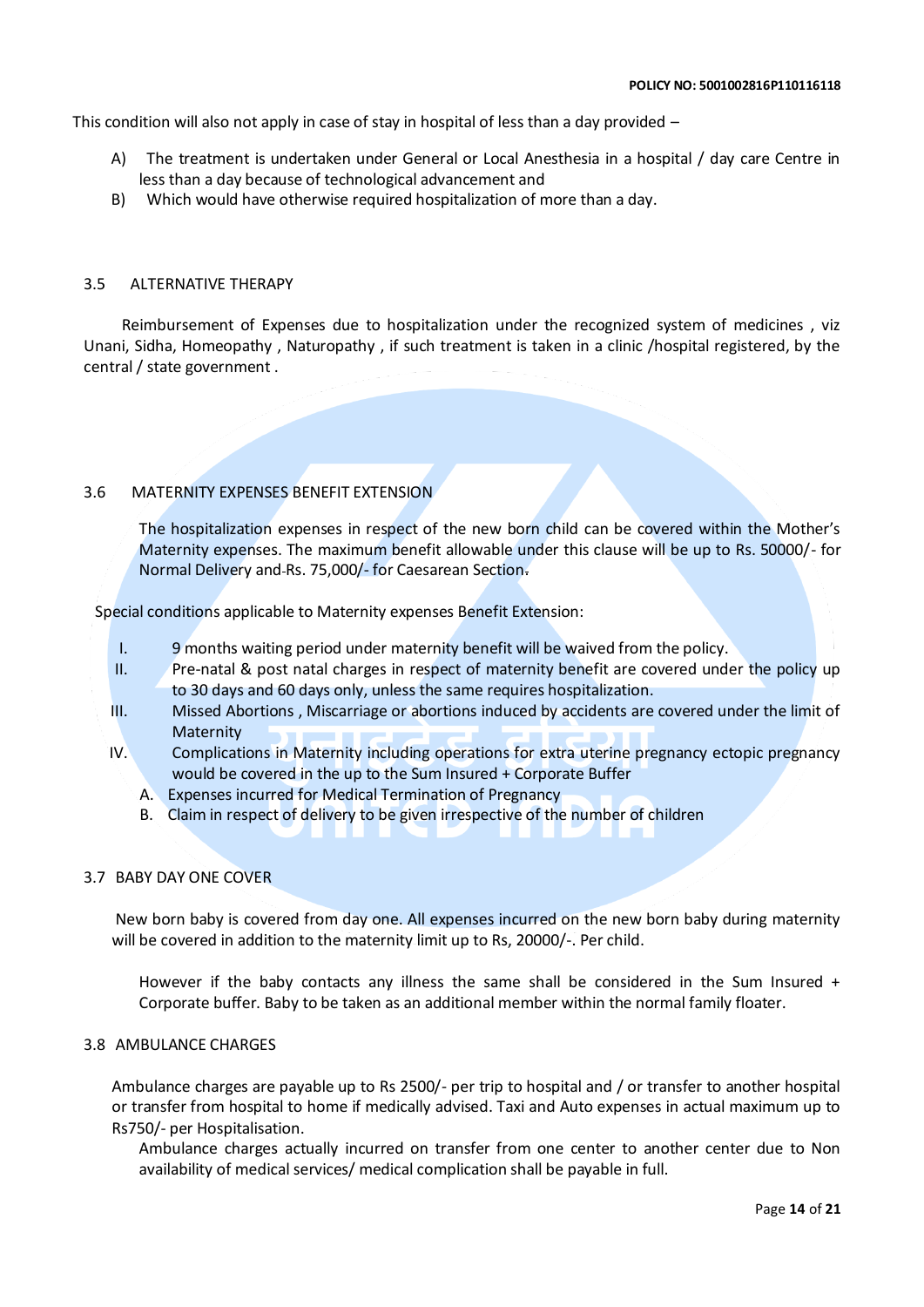### 3.9 PRE-EXISTING DISEASES / AILMENTS

Pre-existing diseases are covered under the scheme.

### 3.10 CONGENITAL ANOMALIES

Expenses for Treatment of Congenital Internal / External diseases, defects anomalies are covered under the policy

### 3.11 PSYCHIATRIC DISEASES

Expenses for treatment of psychiatric and psychosomatic diseases be payable with or without hospitalization.

### 3.12 ADVANCED MEDICAL TREATMENT

All new kinds of approved advanced medical procedures for e.g. laser surgery, stem cell therapy for treatment of a disease is payable on hospitalization /day care surgery.

3.13 Treatment taken for Accidents can be payable even on OPD basis in Hospital up to Sum Insured

### 3.14 TAXES AND OTHER CHARGES

All Taxes , Surcharges , Service Charges , Registration charges , Admission Charges , Nursing , and Administration charges to be payable.

Charges for diapers and sanitary pads are payable if necessary as part of the treatment .Charges for Hiring a nurse / attendant during hospitalization will be payable only in case of recommendation from the treating doctor in case ICU / CCU, Neo natal nursing care or any other case where the patient is critical and requiring special care.

- 3.15 Treatment for Genetic Disorder and stem cell therapy is covered under the scheme.
- 3.16 Treatment for Age related Macular Degeneration (ARMD), treatment such as Rotational Field Quantum magnetic Resonance (RFQMR), Enhanced External Counter Pulsation (EECP), etc. are covered under the scheme. Treatment for all neurological/ macular degenerative disorders shall be covered under the scheme.
- 3.17 Rental Charges for External and or durable Medical equipment of any kind used for diagnosis and or treatment including CPAP, CAPD, Bi-PAP, Infusion pump etc. will be covered under the scheme. However purchase of the above equipment to be subsequently used at home in exceptional cases on medical advice shall be covered.
- 3.18 Ambulatory devices i.e., walker, crutches, Belts, Collars, Caps, Splints, Slings, Braces, Stockings, elastocrepe bandages, external orthopedic pads, sub cutaneous insulin pump, Diabetic foot wear, Glucometer (including Glucose Test Strips)/ Nebulizer/ prosthetic devise/ Thermometer, alpha / water bed and similar related items etc., will be covered under the scheme.
- 3.19 PHYSIOTHERAPY CHARGES: Physiotherapy charges shall be covered for the period specified by the Medical Practitioner even if taken at home.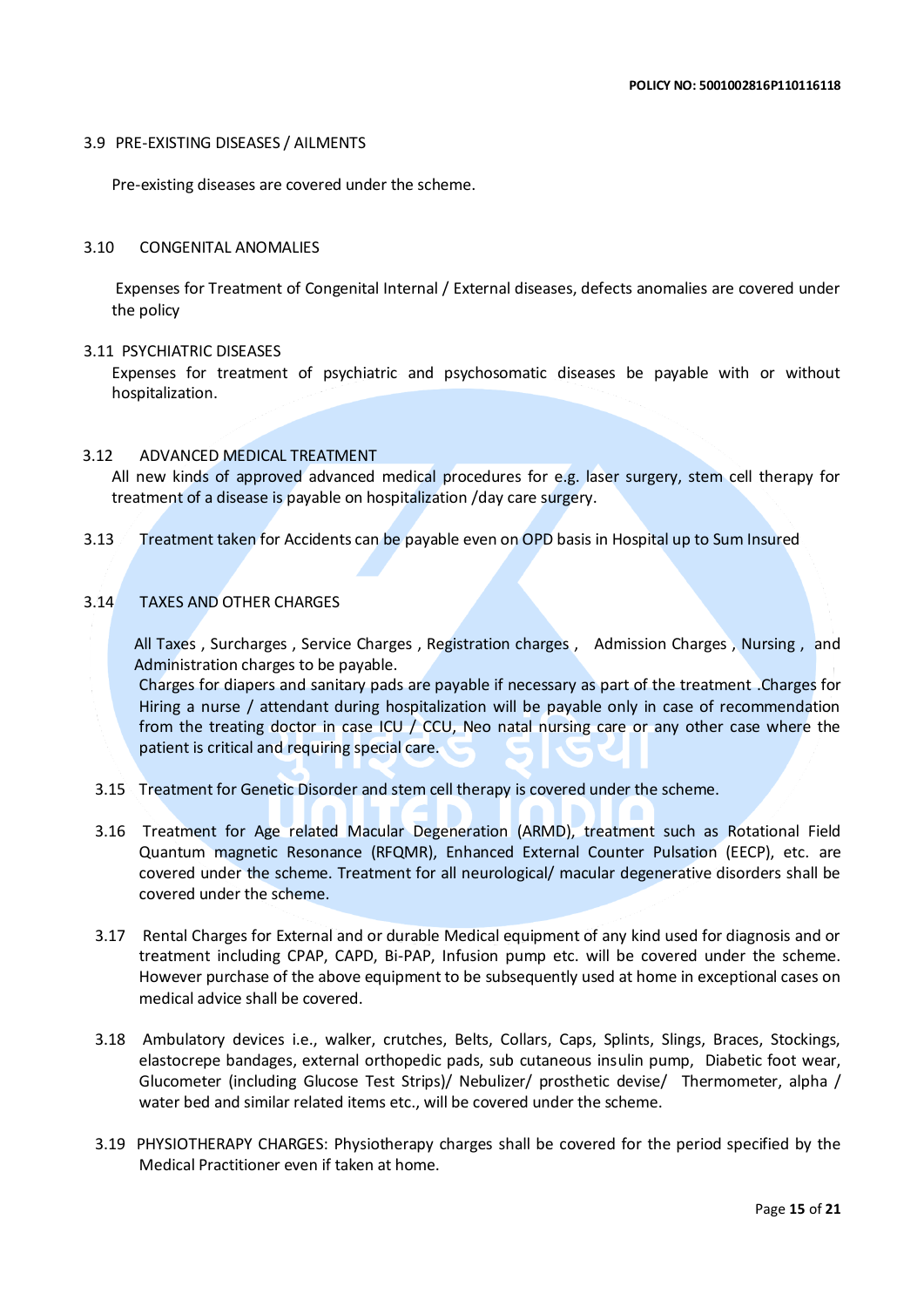All claims admitted in respect of any/all insured person/s during the period of insurance shall not exceed the Sum Insured stated in the schedule and Corporate Buffer if allocated.

### **4. EXCLUSIONS:**

The company shall not be liable to make any payment under this policy in respect of any expenses

whatsoever incurred by any Insured Person in connection with or in respect of:

- 4.1 Injury / disease directly or indirectly caused by or arising from or attributable to War, invasion, Act of Foreign enemy, War like operations (whether war be declared or not).
- 4.2 A) Circumcision unless necessary for treatment of a disease not excluded hereunder or as may be necessitated due to an accident.
	- B) Vaccination or inoculation.
	- C) Change of life or cosmetic or aesthetic treatment of any description is not covered.
	- D) Plastic surgery other than as may be necessitated due to an accident or as part of any illness.
- 4.3 Cost of spectacles and contact lenses, hearing aids. Other than Intra-Ocular Lenses and Cochlear Implant.
- 4.4 Dental treatment or surgery of any kind which are done in a dental clinic and those that are cosmetic in nature.
- 4.5 Convalescence, rest cure, Obesity treatment and its complications including morbid obesity, treatment relating disorders, Venereal disease, intentional self-injury and use of intoxication drugs / alcohol.
- 4.6 All expenses arising out of any condition directly or indirectly caused to or associated with Human T-Cell Lymphotropic Virus Type III (HTLB - III) or lymphadinopathy Associated Virus (LAV) or the Mutants Derivative or Variation Deficiency Syndrome or any syndrome or condition of a similar kind commonly referred to as AIDS.
- 4.7 Charges incurred at Hospital or Nursing Home primarily for diagnosis x-ray or Laboratory examinations or other diagnostic studies not consistent with or incidental to the diagnosis and treatment of positive existence of presence of any ailment, sickness or injury, for which confinement is required at a Hospital / Nursing Home, unless recommended by the attending doctor.
- 4.8 Expenses on vitamins and tonics unless forming part of treatment for injury or diseases as certified by the attending physician
- 4.9 Injury or Disease directly or indirectly caused by or contributed to by nuclear weapon / materials.
- 4.10 All non-medical expenses including convenience items for personal comfort such as charges for telephone, television, /barber or beauty services, died t charges, baby food, cosmetics, tissue paper, diapers, sanitary pads, toiletry items and similar incidental expenses, unless and otherwise they are necessitated during the course of treatment.
- 4.11 Attempted suicide, critical illness before the commencement of the policy, war, invasion, nuclear radiation are not covered.

### **5. CONDITIONS:**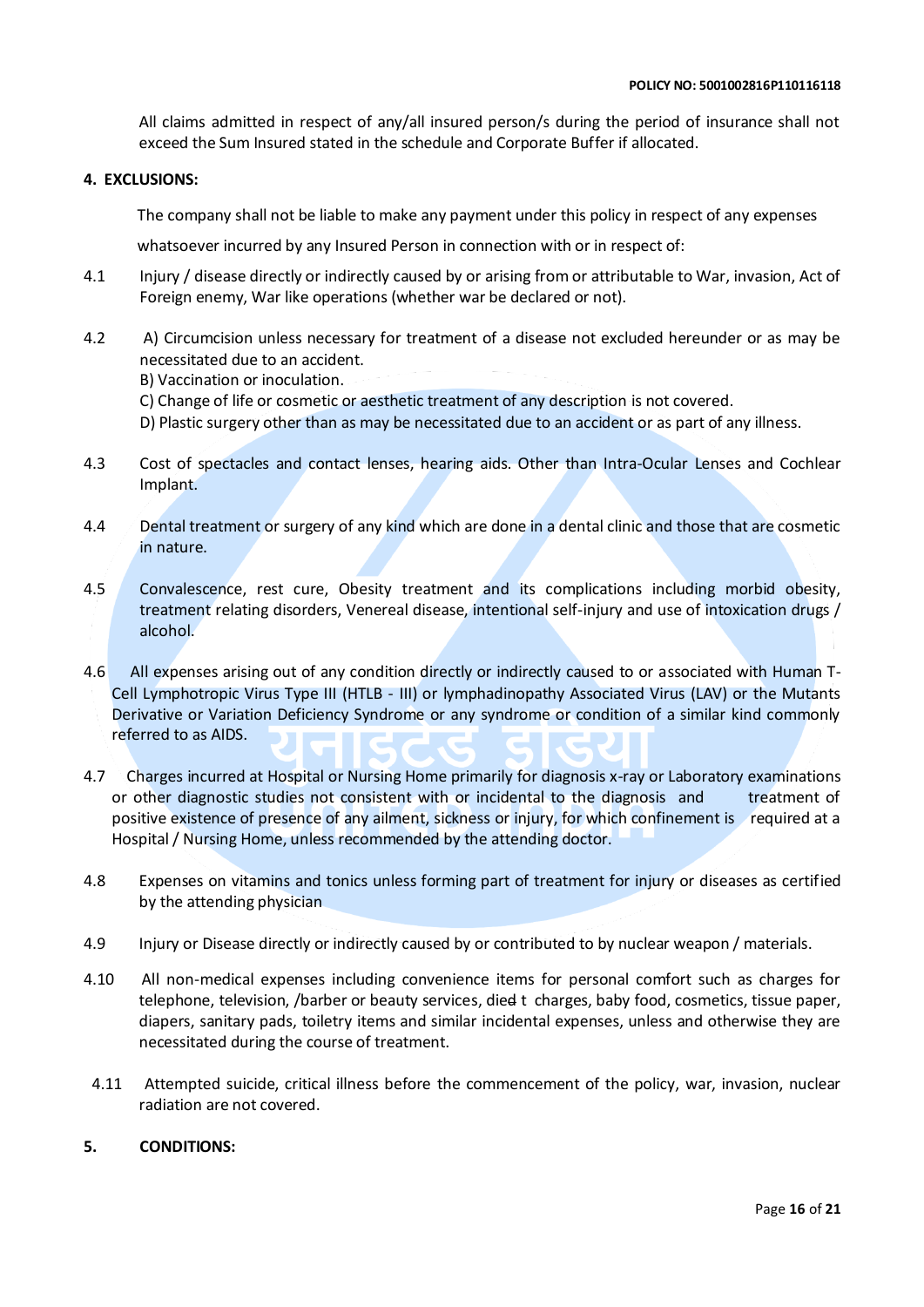- 5.1 CONTRACT: the proposal form, declaration, and the policy issued shall constitute the complete contract of insurance.
- 5.2 Every notice or communication regarding hospitalization or claim to be given or made under this Policy shall be communicated to the office of the Bank, dealing with Medical Claims, and/or the THIRD PARTY ADMINISTRATOR office as shown in the Schedule. Other matters relating to the policy may be communicated to the policy issuing office.
- 5.3 The premium payable under this Policy shall be paid in advance. No receipt for Premium shall be valid except on the official form of the company signed by a duly authorized official of the company. The due payment of premium and the observance and fulfillment of the terms, provisions, conditions and endorsements of this Policy by the Insured Person in so far as they relate to anything to be done or complied with by the Insured Person shall be a condition precedent to any liability of the Company to make any payment under this Policy. No waiver of any terms, provisions, conditions and endorsements of this policy shall be valid unless made in writing and signed by an authorised official of the Company.
- 5.4 Notice of Communication: Upon the happening of any event which may give rise to a claim under this Policy notice with full particulars shall be sent to the Bank or Regional Office or THIRD PARTY ADMINISTRATOR named in the schedule at the earliest in case of emergency hospitalization within 7 days from the time of Hospitalization/Domiciliary Hospitalization .
- 5.5 All supporting documents relating to the claim must be filed with the office of the Bank dealing with the claims or THIRD PARTY ADMINISTRATOR within 30 days from the date of discharge from the hospital. In case of post-hospitalization, treatment (limited to 90 days), (as mentioned in para 2.32) all claim documents should be submitted within 30 days after completion of such treatment.
- Note: Waiver of these Conditions 5.4 and 5.5 may be considered in extreme cases of hardship where it is proved to the satisfaction of the Bank that under the circumstances in which the insured was placed it was not possible for him or any other person to give such notice or deliberate or file claim within the prescribed time-limit. The same would be waived by the TPA without reference to the Insurance Company.
- 5.6 The Insured Person shall obtain and furnish to the office of the Bank dealing with the claims / THIRD PARTY ADMINISTRATOR with all original bills, receipts and other documents upon which a claim is based and shall also give such additional information and assistance as the Bank through the THIRD PARTY ADMINISTRATOR/Company may require in dealing with the claim.
- 5.7 Any medical practitioner authorised by the Bank / Third Party Administrator / shall be allowed to examine the Insured Person in case of any alleged injury or disease leading to Hospitalisation, if so required.
- 5.8 The Company shall not be liable to make any payment under this policy in respect of any claim if such claim be in any manner fraudulent or supported by any fraudulent means or device whether by the Insured Person or by any other person acting on his behalf.

### 5.9 DISCLOSURE TO INFORMATION NORM

The claim shall rejected in the event of misrepresentation, mis-description or non-disclosure of any material fact.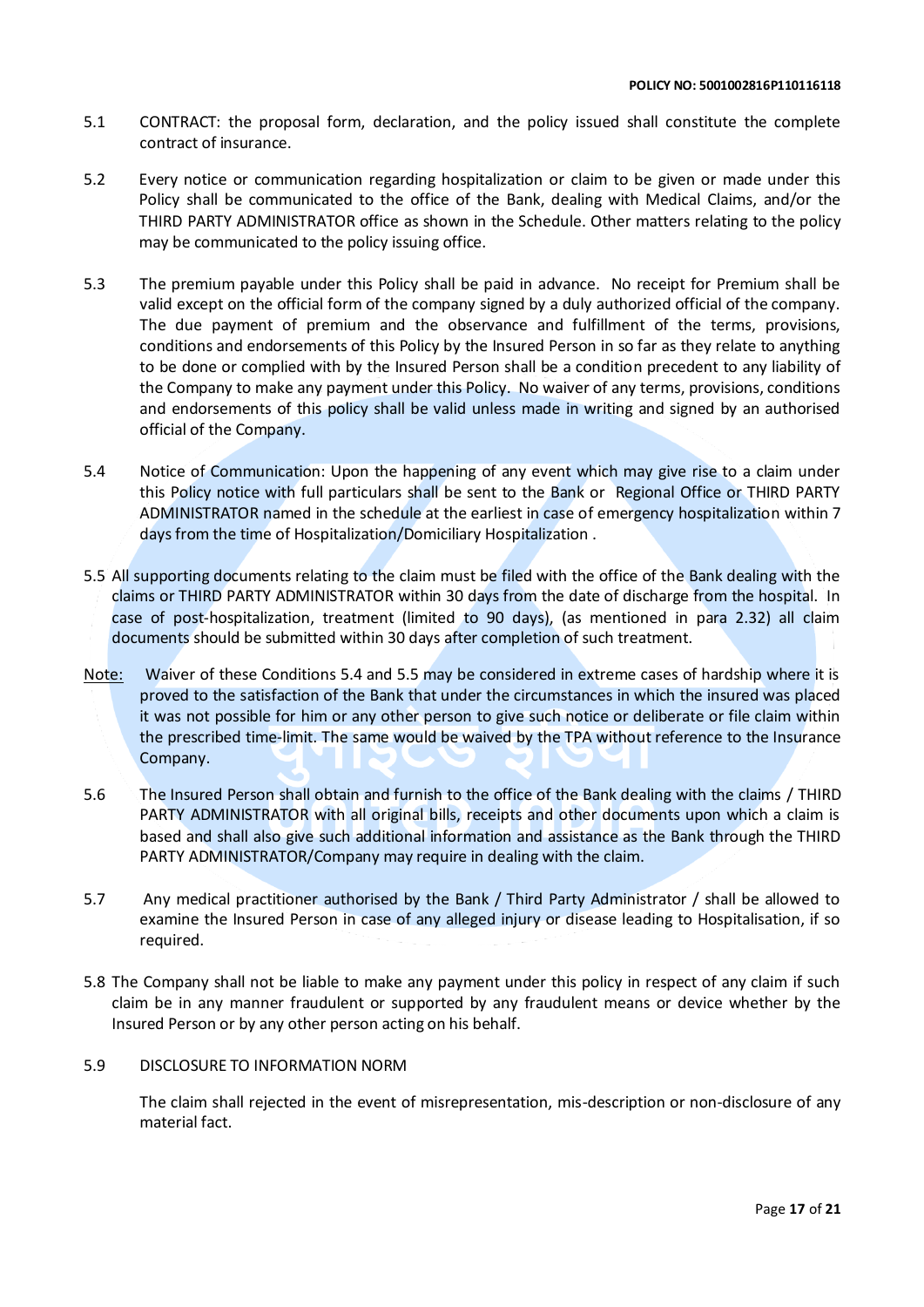- 5.10 Claims will be managed through the same Office of the Bank from where it is managed at present. The Insurance Companies third party administrator will be setting up a help desk at that office and supporting the bank in clearing all the claims on real time basis.
- 5.11 In case of rejection of claims it would go through a Committee set up of the Bank, Third Party Administrator and United India Insurance Co Ltd. unless rejected by the committee in real time the claim should not be rejected.
- 5.12 The Policy may be renewed by mutual consent and in such event the renewal premium shall be paid to the Company on or before the date of expiry of the Policy or of the subsequent renewal thereof. The Company shall not be bound to give notice that such renewal premium is due, provided however that if the insured shall apply for renewal and remit the requisite premium before the expiry of this policy, renewal shall not normally be refused, unless the Company has reasonable justification to do so.

### 5.13 ENHANCEMENT OF SUM INSURED

Change in sum insured after commencement of policy to be considered in case of promotion of the employee or vice versa.

### 5.14 **CANCELLATION CLAUSE:**

The Company may at any time cancel this Policy on grounds of misrepresentation, fraud, nondisclosure of material fact or non-cooperation by the insured fifteen days' notice in writing by Registered A/D to the insured at his last known address in which case the company shall return to the insured a proportion of the last premium corresponding to the unexpired period of insurance if no claim has been paid under the policy. The Insured may at any time cancel this Policy and in such event the Company shall allow refund of premium at Company's short period rate table given below provided no claim has occurred upto the date of cancellation.

### **PERIOD ON RISK RATE OF PREMIUM TO BE CHARGED**

Upto three months 1/2 of the annual rate

Upto one month  $1/4$  th of the annual rate

 Upto six months 3/4th of the annual rate Exceeding six months Full annual rate.

5.15 If any dispute or difference shall arise as to the quantum to be paid under the policy (liability being otherwise admitted) such difference shall independently of all other questions be referred to the decision of a sole arbitrator to be appointed in writing by the parties or if they cannot agree upon a single arbitrator within 30 days of any party invoking arbitration, the same shall be referred to a panel of three arbitrators, comprising of two arbitrators, one to be appointed by each of the parties to the dispute/difference and the third arbitrator to be appointed by such two arbitrators and arbitration shall be conducted under and in accordance with the provisions of the Arbitration and Conciliation Act, 1996.

It is clearly agreed and understood that no difference or dispute shall be referable to arbitration as herein before provided, if the Company has disputed or not accepted liability under or in respect of this Policy.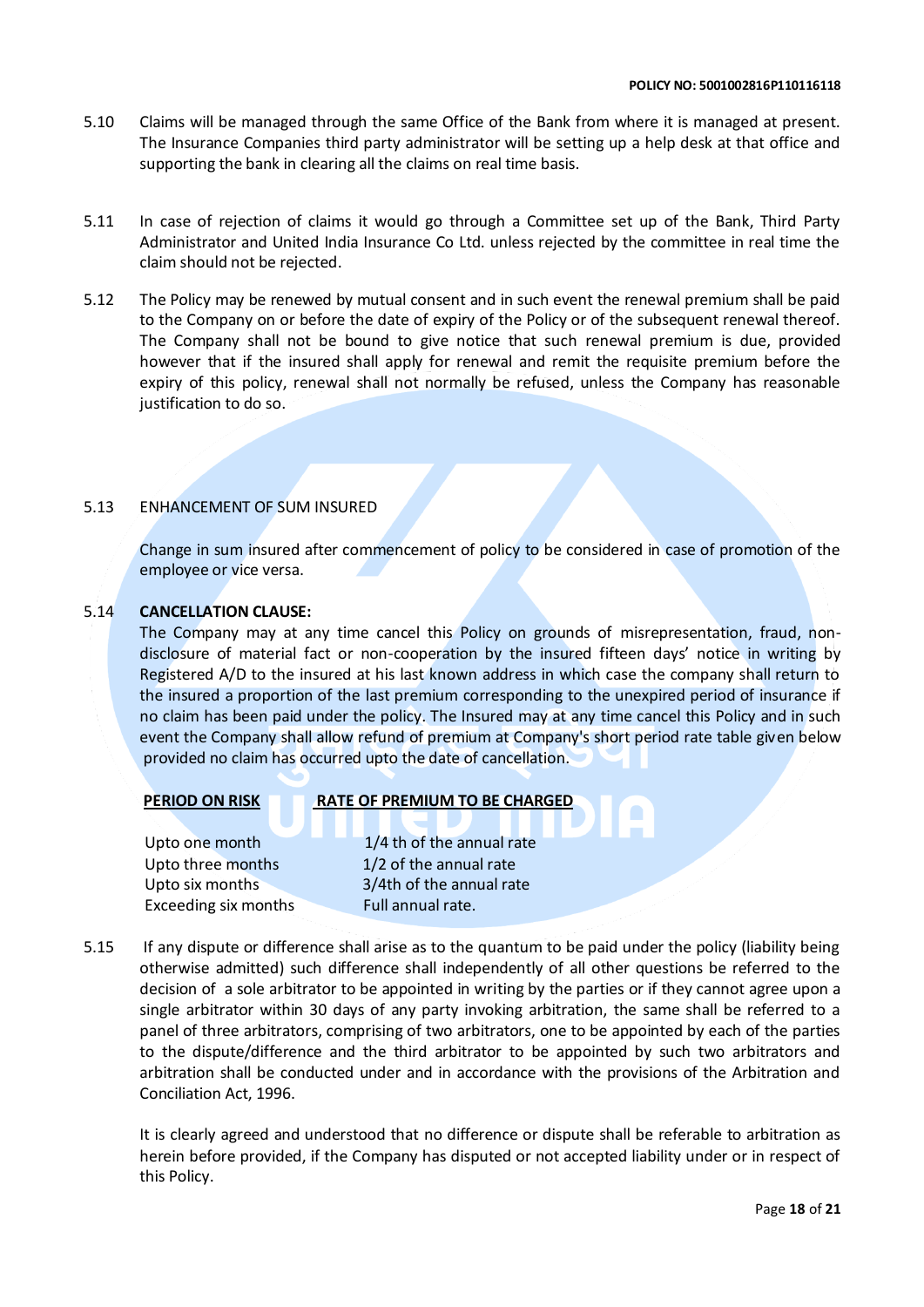It is hereby expressly stipulated and declared that it shall be a condition precedent to any right of action or suit upon this policy that award by such arbitrator/arbitrators of the amount of the loss or damage shall be first obtained.

5.16 If the TPA, as per terms and conditions of the policy or the Company shall disclaim liability to the Insured for any claim hereunder and if the Insured shall not within 12 calendar months from the date or receipt of the notice of such disclaimer notify the TPA/ Company in writing that he does not accept such disclaimer and intends to recover his claim from the TPA/Company then the claim shall for all purposes be deemed to have been abandoned and shall not thereafter be recoverable hereunder.

5.17 All medical/surgical treatments under this policy shall have to be taken in India and admissible claims thereof shall be payable in Indian currency. Payment of claim shall be made through TPA to the Hospital/Nursing Home or the Insured Person as the case may be.

### 5.18 LOW/HIGH CLAIM RATIO ( BONUS / MALUS):

Subject otherwise to terms and conditions of Group Mediclaim Policy as attached.

The Insurance Company agrees for a continuity cover for three years based on the following annual renewal matrix.

| <b>Claims Ratio</b> | Discount/ Loading Percentage to be applied |  |  |
|---------------------|--------------------------------------------|--|--|
|                     | on the base premium                        |  |  |
| Not Exceeding 25%   | 40% discount                               |  |  |
| Not Exceeding 30%   | 35% discount                               |  |  |
| Not Exceeding 40%   | 25% discount                               |  |  |
| Not Exceeding 50%   | 15% discount                               |  |  |
| Not Exceeding 60%   | 5% discount                                |  |  |
| 61% - 110%          | No discount no Loading                     |  |  |
| 111% - 115%         | 5% loading                                 |  |  |
| 116% - 120%         | 7% loading                                 |  |  |
| 121% - 125%         | 10% loading                                |  |  |
| 126% - 130%         | 13% loading                                |  |  |
| 131% - 135%         | 15% loading                                |  |  |
| 136% - 140%         | 18% loading                                |  |  |

### 6. IRDA REGULATIONS:

This Policy is subject to IRDA (Health Insurance) Regulations 2013 and IRDA Protection Policyholders' Interest) Regulations 2002 as amended from time to time.

### 7. GRIEVANCE REDRESSAL:

In the event of the policyholder having any grievance relating to the insurance, the insured Person may submit in writing to the Policy Issuing Office or Grievance cells at Regional Office of the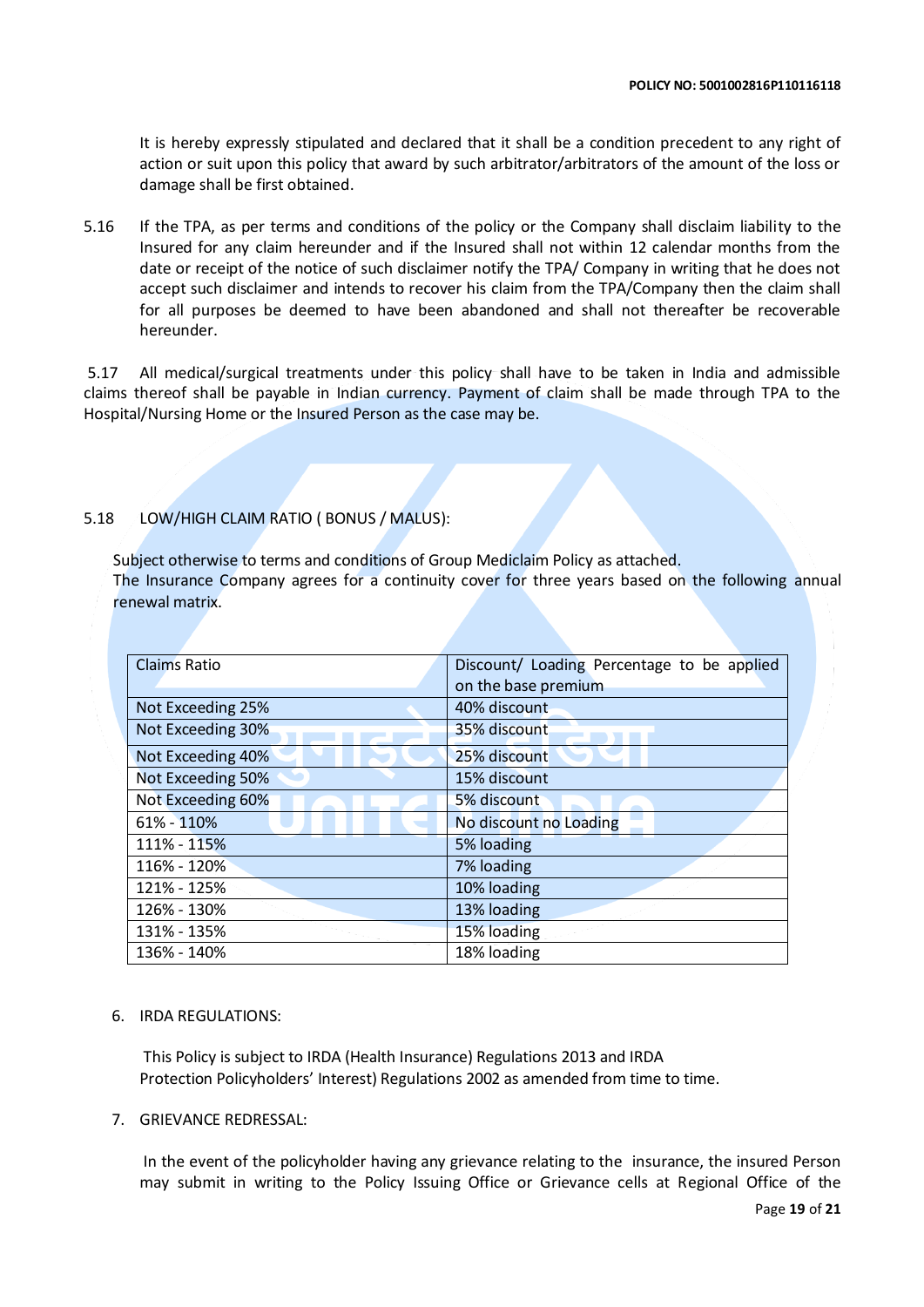Company for redressal. If the grievance remains unaddressed, the Insured person may contact the Officer, Uni – Customer Care Department, Head Office.

### 8. IMPORTANT NOTICE

The Company may revise any of the terms, conditions and exceptions of this insurance including the premium payable on renewal in accordance with the guidelines/rules framed by the Insurance Regulatory and Development Authority (IRDA) and after obtaining prior approval from the Authority. We shall notify you of such changes at least three months before the revision are to take effect.

The Company may also withdraw the insurance as offered hereunder after following the due process as laid down by the IRDA and after obtaining prior approval of the Authority and we shall offer to cover you under such revised/new terms, conditions, exceptions and premium for which we shall have obtained from the Authority.77

# युनाइटेड इंडिया<br><mark>Uniteb inbia</mark>